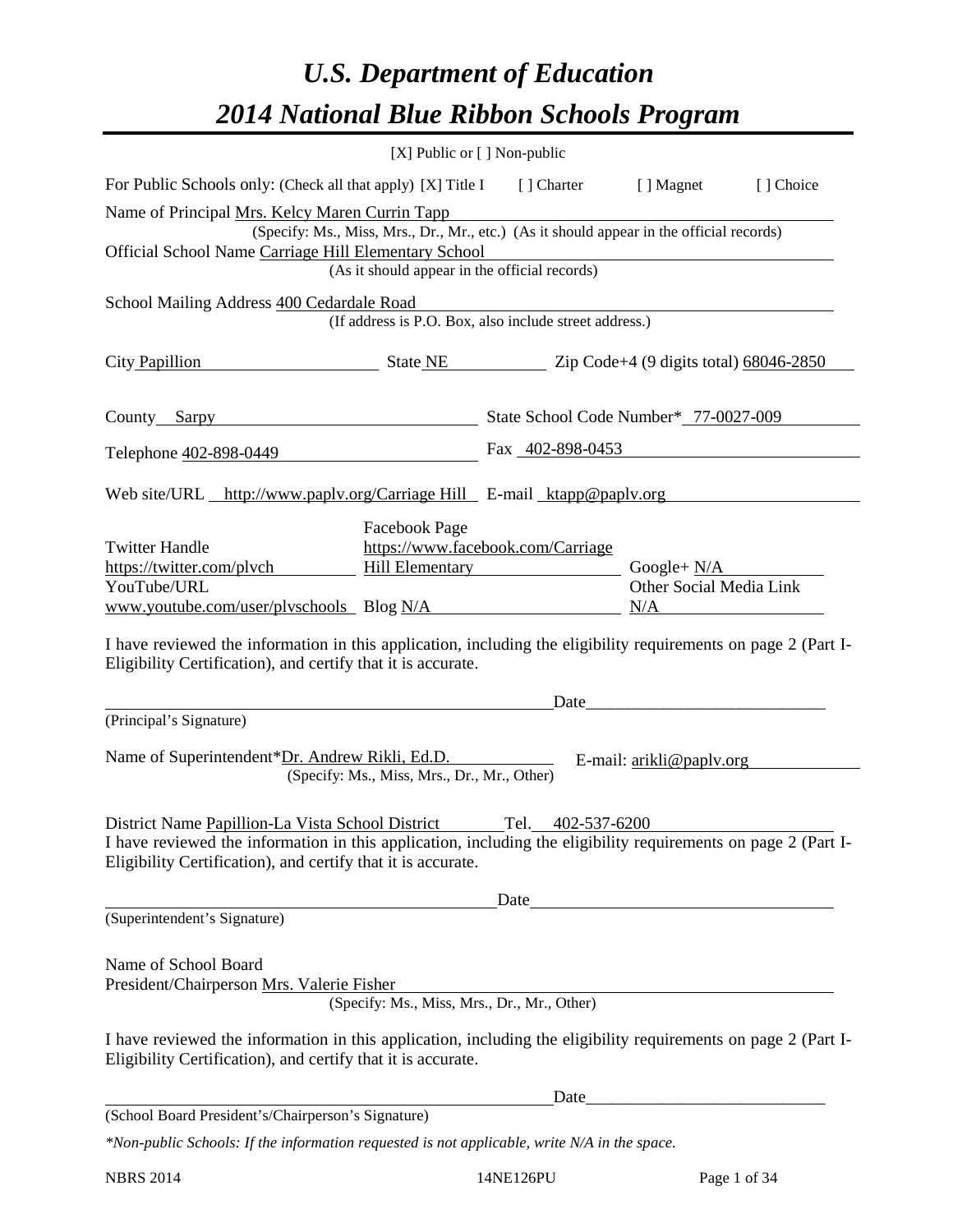#### **Include this page in the school's application as page 2.**

The signatures on the first page of this application (cover page) certify that each of the statements below concerning the school's eligibility and compliance with U.S. Department of Education, Office for Civil Rights (OCR) requirements is true and correct.

- 1. The school configuration includes one or more of grades K-12. (Schools on the same campus with one principal, even a K-12 school, must apply as an entire school.)
- 2. The school has made its Annual Measurable Objectives (AMOs) or Adequate Yearly Progress (AYP) each year for the past two years and has not been identified by the state as "persistently dangerous" within the last two years.
- 3. To meet final eligibility, a public school must meet the state's AMOs or AYP requirements in the 2013-2014 school year and be certified by the state representative. Any status appeals must be resolved at least two weeks before the awards ceremony for the school to receive the award.
- 4. If the school includes grades 7 or higher, the school must have foreign language as a part of its curriculum.
- 5. The school has been in existence for five full years, that is, from at least September 2008 and each tested grade must have been part of the school for the past three years.
- 6. The nominated school has not received the National Blue Ribbon Schools award in the past five years: 2009, 2010, 2011, 2012, or 2013.
- 7. The nominated school has no history of testing irregularities, nor have charges of irregularities been brought against the school at the time of nomination. The U.S. Department of Education reserves the right to disqualify a school's application and/or rescind a school's award if irregularities are later discovered and proven by the state.
- 8. The nominated school or district is not refusing Office of Civil Rights (OCR) access to information necessary to investigate a civil rights complaint or to conduct a district-wide compliance review.
- 9. The OCR has not issued a violation letter of findings to the school district concluding that the nominated school or the district as a whole has violated one or more of the civil rights statutes. A violation letter of findings will not be considered outstanding if OCR has accepted a corrective action plan from the district to remedy the violation.
- 10. The U.S. Department of Justice does not have a pending suit alleging that the nominated school or the school district as a whole has violated one or more of the civil rights statutes or the Constitution's equal protection clause.
- 11. There are no findings of violations of the Individuals with Disabilities Education Act in a U.S. Department of Education monitoring report that apply to the school or school district in question; or if there are such findings, the state or district has corrected, or agreed to correct, the findings.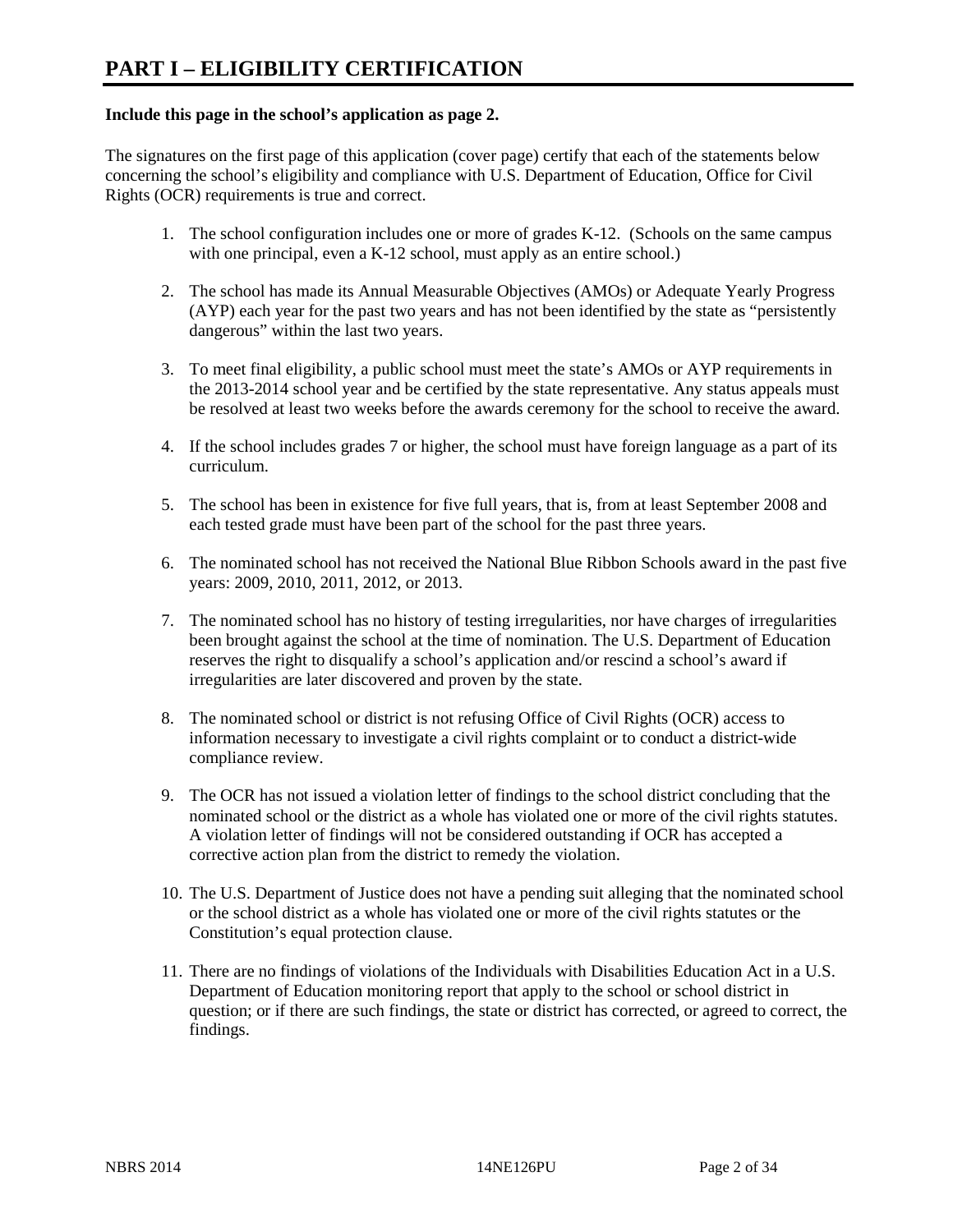# **PART II - DEMOGRAPHIC DATA**

#### **All data are the most recent year available.**

**DISTRICT** (Question 1 is not applicable to non-public schools)

| Number of schools in the district<br>(per district designation): | 14 Elementary schools (includes $K-8$ )<br>2 Middle/Junior high schools |
|------------------------------------------------------------------|-------------------------------------------------------------------------|
|                                                                  | 2 High schools                                                          |
|                                                                  | $0 K-12$ schools                                                        |

18 TOTAL

**SCHOOL** (To be completed by all schools)

- 2. Category that best describes the area where the school is located:
	- [] Urban or large central city
	- [ ] Suburban with characteristics typical of an urban area
	- [X] Suburban
	- [ ] Small city or town in a rural area
	- [ ] Rural
- 3.  $\frac{4}{3}$  Number of years the principal has been in her/his position at this school.
- 4. Number of students as of October 1 enrolled at each grade level or its equivalent in applying school:

| Grade                           | # of         | # of Females | <b>Grade Total</b> |
|---------------------------------|--------------|--------------|--------------------|
|                                 | <b>Males</b> |              |                    |
| <b>PreK</b>                     | 21           | 13           | 34                 |
| K                               | 32           | 33           | 65                 |
| $\mathbf{1}$                    | 34           | 17           | 51                 |
| $\overline{2}$                  | 31           | 24           | 55                 |
| 3                               | 28           | 25           | 53                 |
| 4                               | 31           | 31           | 62                 |
| 5                               | 37           | 24           | 61                 |
| 6                               | 41           | 33           | 74                 |
| 7                               | 0            | $\theta$     | 0                  |
| 8                               | 0            | 0            | 0                  |
| 9                               | 0            | 0            | 0                  |
| 10                              | 0            | 0            | 0                  |
| 11                              | 0            | 0            | 0                  |
| 12                              | 0            | 0            | 0                  |
| <b>Total</b><br><b>Students</b> | 255          | 200          | 455                |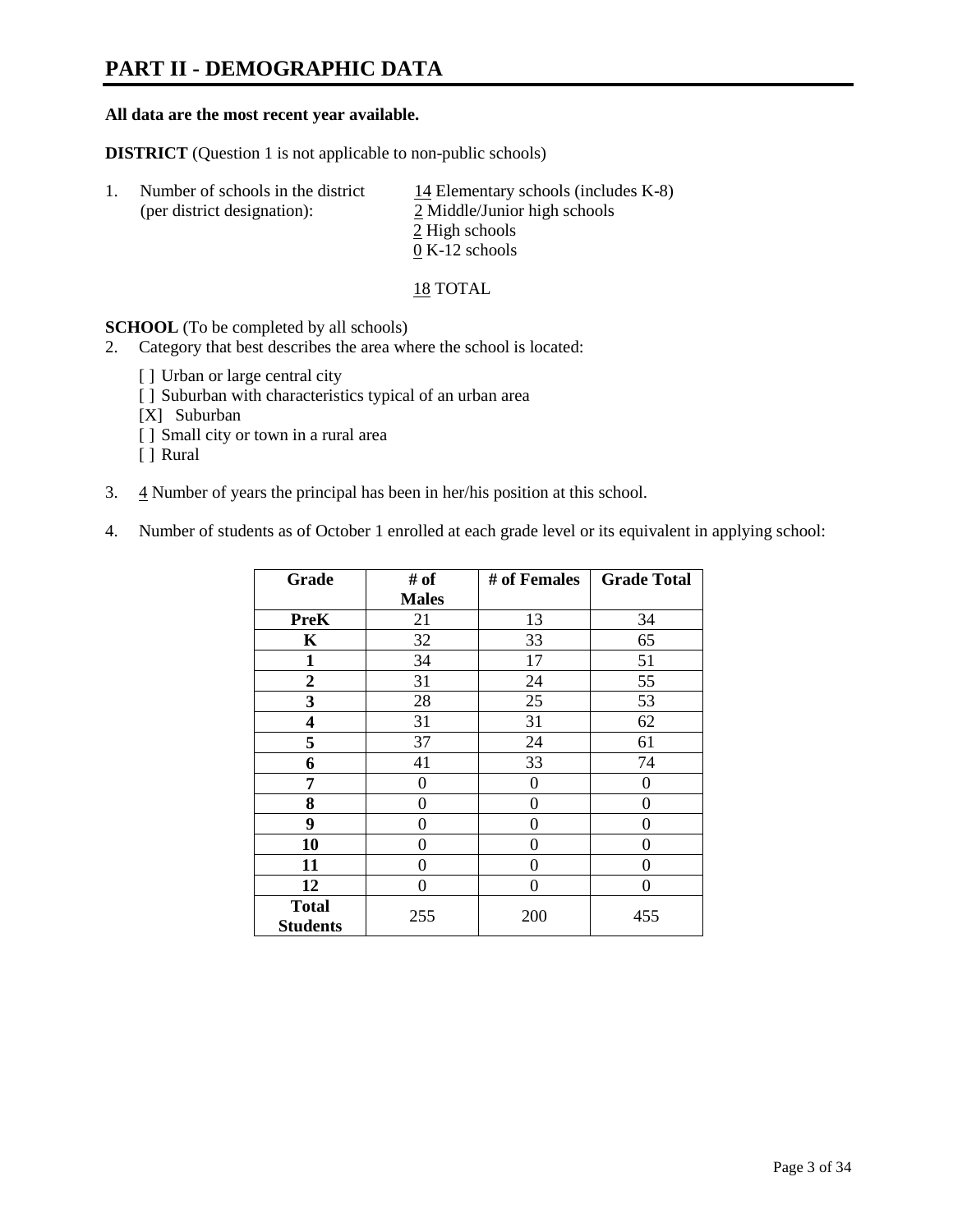5. Racial/ethnic composition of 0 % American Indian or Alaska Native the school: 1 % Asian

 5 % Black or African American 9 % Hispanic or Latino 0 % Native Hawaiian or Other Pacific Islander 80 % White 5 % Two or more races **100 % Total** 

(Only these seven standard categories should be used to report the racial/ethnic composition of your school. The Final Guidance on Maintaining, Collecting, and Reporting Racial and Ethnic Data to the U.S. Department of Education published in the October 19, 2007 *Federal Register* provides definitions for each of the seven categories.)

6. Student turnover, or mobility rate, during the 2012 - 2013 year: 9%

This rate should be calculated using the grid below. The answer to (6) is the mobility rate.

| <b>Steps For Determining Mobility Rate</b>    | Answer |
|-----------------------------------------------|--------|
| (1) Number of students who transferred to     |        |
| the school after October 1, 2012 until the    | 23     |
| end of the school year                        |        |
| (2) Number of students who transferred        |        |
| from the school after October 1, 2012 until   | 14     |
| the end of the 2012-2013 school year          |        |
| (3) Total of all transferred students [sum of | 37     |
| rows $(1)$ and $(2)$ ]                        |        |
| (4) Total number of students in the school as | 421    |
| of October 1                                  |        |
| $(5)$ Total transferred students in row $(3)$ | 0.088  |
| divided by total students in row (4)          |        |
| $(6)$ Amount in row $(5)$ multiplied by 100   | q      |

7. English Language Learners (ELL) in the school:  $1\%$ 

2 Total number ELL

Number of non-English languages represented: 2 Specify non-English languages: Nuer, Spanish - A decimal is not an option. With 2 ELL students, the percent is greater than 0, but less than 1% when rounded to the nearest 10th of a percent. ( .47%)

8. Students eligible for free/reduced-priced meals:  $42\%$ 

Total number students who qualify: 176

If this method is not an accurate estimate of the percentage of students from low-income families, or the school does not participate in the free and reduced-priced school meals program, supply an accurate estimate and explain how the school calculated this estimate.

Note:  $n=421$  is the denominator in that Pre K do not qualify for free/reduced lunch or the ELL program, and are not included in State reporting for mobility or Special Education.

However, Pre K are included in our state's ethnicity counts (Fall membership) as notes in #5.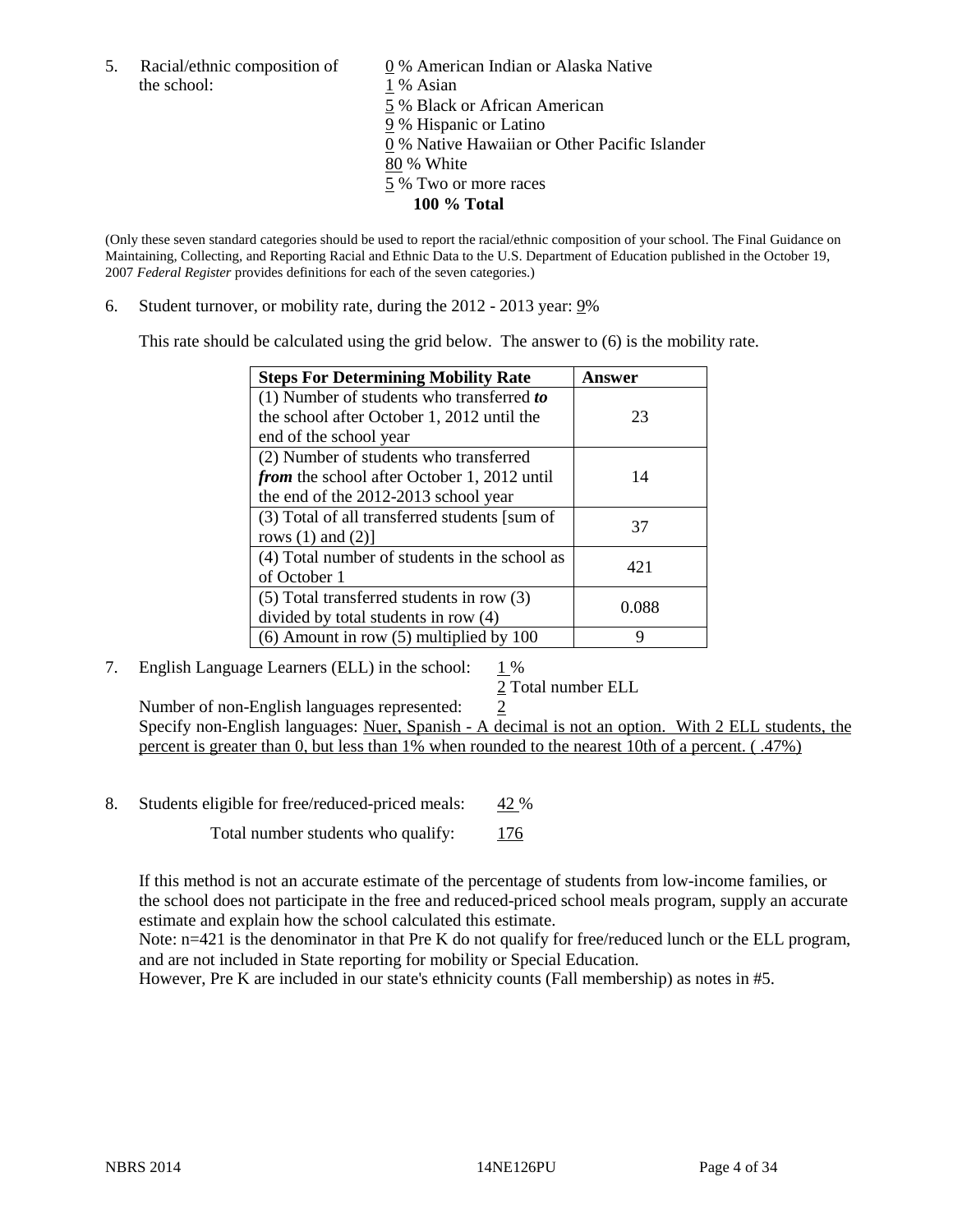62 Total number of students served

Indicate below the number of students with disabilities according to conditions designated in the Individuals with Disabilities Education Act. Do not add additional categories.

| 4 Autism                | $\underline{0}$ Orthopedic Impairment   |
|-------------------------|-----------------------------------------|
| 0 Deafness              | 5 Other Health Impaired                 |
| 0 Deaf-Blindness        | 28 Specific Learning Disability         |
| 6 Emotional Disturbance | 15 Speech or Language Impairment        |
| 0 Hearing Impairment    | 0 Traumatic Brain Injury                |
| 3 Mental Retardation    | 0 Visual Impairment Including Blindness |
| 1 Multiple Disabilities | 0 Developmentally Delayed               |
|                         |                                         |

10. Use Full-Time Equivalents (FTEs), rounded to nearest whole numeral, to indicate the number of personnel in each of the categories below:

|                                       | <b>Number of Staff</b> |
|---------------------------------------|------------------------|
| Administrators                        |                        |
| Classroom teachers                    | 21                     |
| Resource teachers/specialists         |                        |
| e.g., reading, math, science, special | 17                     |
| education, enrichment, technology,    |                        |
| art, music, physical education, etc.  |                        |
| Paraprofessionals                     | 20                     |
| Student support personnel             |                        |
| e.g., guidance counselors, behavior   |                        |
| interventionists, mental/physical     |                        |
| health service providers,             | 3                      |
| psychologists, family engagement      |                        |
| liaisons, career/college attainment   |                        |
| coaches, etc.                         |                        |
|                                       |                        |

11. Average student-classroom teacher ratio, that is, the number of students in the school divided by the FTE of classroom teachers, e.g.,  $22:1$   $20:1$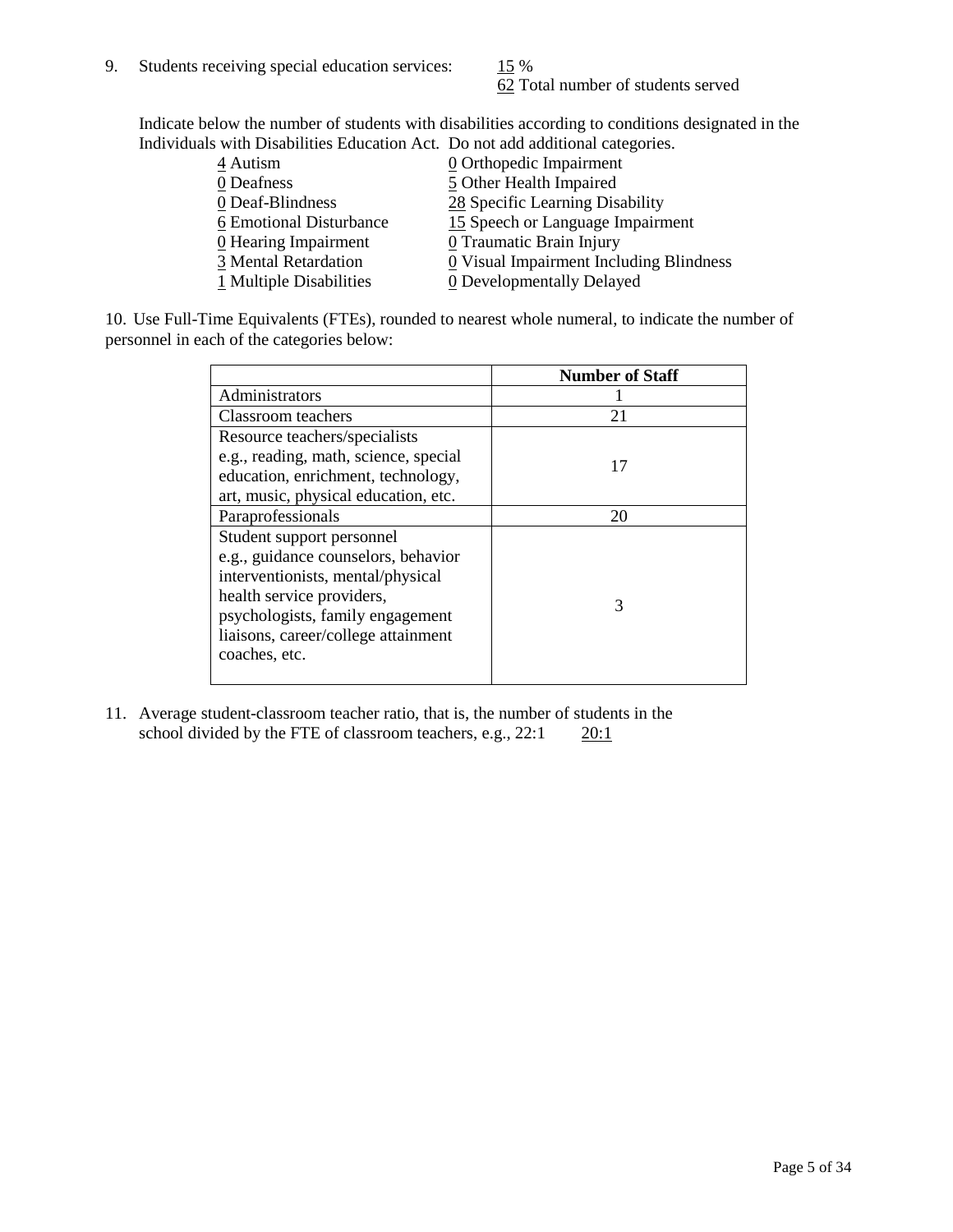12. Show daily student attendance rates. Only high schools need to supply yearly graduation rates.

| <b>Required Information</b> | 2012-2013 | 2011-2012 | 2010-2011 | 2009-2010 | 2008-2009 |
|-----------------------------|-----------|-----------|-----------|-----------|-----------|
| Daily student attendance    | 96%       | 96%       | 96%       | 96%       | 96%       |
| High school graduation rate | 0%        | $0\%$     | 0%        | 9%        | 0%        |

#### 13. **For schools ending in grade 12 (high schools)**

Show percentages to indicate the post-secondary status of students who graduated in Spring 2013

| <b>Post-Secondary Status</b>                  |       |
|-----------------------------------------------|-------|
| Graduating class size                         |       |
| Enrolled in a 4-year college or university    | $0\%$ |
| Enrolled in a community college               | $0\%$ |
| Enrolled in career/technical training program | 0%    |
| Found employment                              | 0%    |
| Joined the military or other public service   | $0\%$ |
| . Ither                                       | በ%    |

14. Indicate whether your school has previously received a National Blue Ribbon Schools award.  $Yes_$  No  $X_$ 

If yes, select the year in which your school received the award.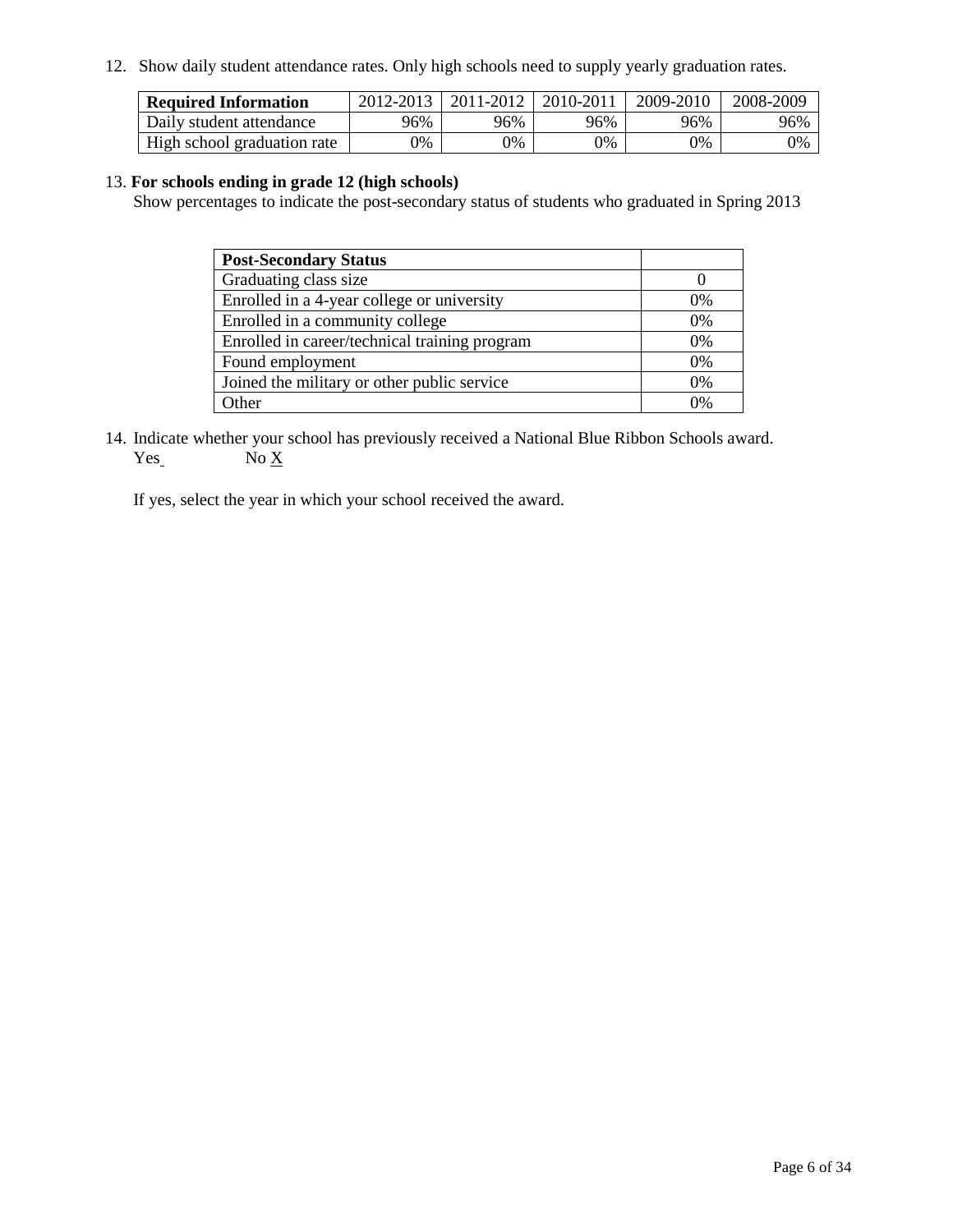# **PART III – SUMMARY**

Carriage Hill Elementary School is 1 of 14 elementary schools in the Papillion–La Vista School District, which is a growing suburban area. Carriage Hill was built in 1969 with the latest addition in 1995. The school serves 421 K-6 students with an average class size of 20 students. They also have a Pre-school serving an additional 34 students. Carriage Hill is a school-wide Title I building with 42% of students qualifying for free and reduced lunch. Their mobility rate is 9% and the special education rate is 15%, which includes speech language impairments. Finally, Carriage Hill holds the highest level of accreditation from the Nebraska Department of Education and the North Central Association (District-wide AdvancED accreditation, 2010).

Carriage Hill's vision/purpose statement suggests that a partnership of school, family, and community will do whatever it takes to ensure that all students learn academic and life skills in a safe and nurturing environment.

Carriage Hill Elementary, a collaborative learning community, is committed to the following beliefs: success and growth are measured on an indvidual basis, all students need to experience success, parents are a valuable resource, all students can learn and are valuable, and all students have the right to be in a safe and nurturing environment.

Carriage Hill Elementary has a systematic process in place to review and revise the school's purpose and direction for continuous improvement. Our purpose and direction equate to a clear and laser-like focus on student achievement. Carriage Hill's purpose and direction is evident through grade level and Professional Learning Community (PLC) discussions and actions. We see an opportunity for growth by including all stakeholders in our conversations about our purpose and direction.

In addition to our current parent involvement through events and the Parent Teacher Organization (PTO), parents and staff participated in our "We are Carriage Hill" nights in October of 2013. At this event, stakeholders engaged in conversations regarding our strengths, opportunities for growth, and developing a plan of action that is supported by measurable objectives and resources. As a result of this event, value statements were developed and will be integrated into our purpose and direction as a building.

On November 11, 2013, Title I buildings were showcased at the Board of Education meeting illustrating with longitudinal assessment data from our data dashboards that Carriage Hill and other buildings are closing the achievement gap. In addition, the adult actions currently being implemented with fidelity were presented at that meeting. These adult actions, we believe, are making the difference because of our clear purpose and direction. The adult actions include, but are not limited to, our PLCs, a focus on a continuous improvement process (CIP), development and analysis of formative assessments, and ongoing and embedded professional development. Carriage Hill is committed to active student engagement based on utilizing evidence based instructional practices implemented with fidelity. Each Carriage Hill staff member holds one another accountable for collectively supporting student achievement, sustaining ownership of the school's purpose and direction.

In support of the whole child, Carriage Hill is committed to meeting each individual student's needs (i.e. social, emotional, physical, academic, and behavioral). This information was communicated to stakeholders in February 2014 at the Board of Education meeting and also at ongoing PTO meetings. Furthermore, our school has a systematic process for continuous improvement which is documented through our District's I.D.E.A.L. (Identify, Describe, Evaluate, Act, & Learn) action research model. This process allows for continuous improvement at all levels throughout the building, such as our CIP building goals, classroom goals, and our individual intervention plan (IIP) which addresses students' specific academic and behavioral needs.

Our CIP has three components: 1.) Data Analyses: A district CIP leadership team identifies Tier I indicators by analyzing performance data from multiple sources, including but not limited to standards & common summative assessments, norm-referenced tests, Nebraska State Accountability tests (NeSA), and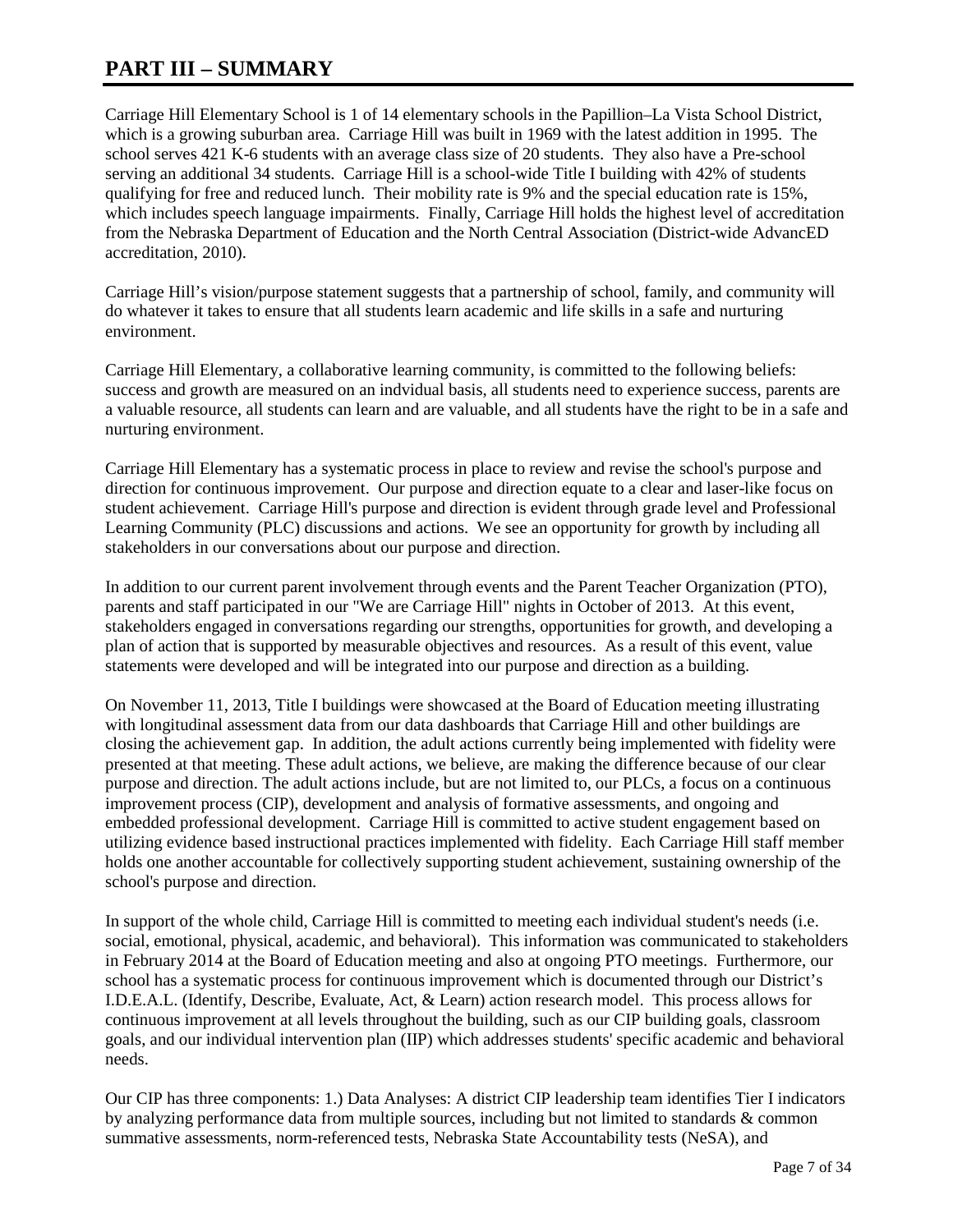demographic data. Achievement data is now "real time" and can be utilized by any staff member in a timely and on-going basis. 2.) Building Goals: Every school is responsible for monitoring Tier I indicators. Each building also identifies Tier II indicators based on their data analyses. An investigation into areas of strength and concern regarding student learning leads to goal setting. 3.) Classroom Goals: Every teacher works in a team to develop a goal for improving student learning based on daily student performance. Evidence-based instructional strategies are implemented by the teacher to improve student learning using the I.D.E.A.L. action research model to monitor the progress of adult action toward improving student outcomes. The Tier I and II indicators focus on reading, writing and math as monitored by NeSA, and local common summative assessments. Carriage Hill collaborates with the four other Title I buildings to research, plan, implement, and monitor professional development needs such as double scoring writing assessments, Math Talk Moves, FOSS science inquiry, authentic literacy opportunities, and note booking to name a few best practice strategies.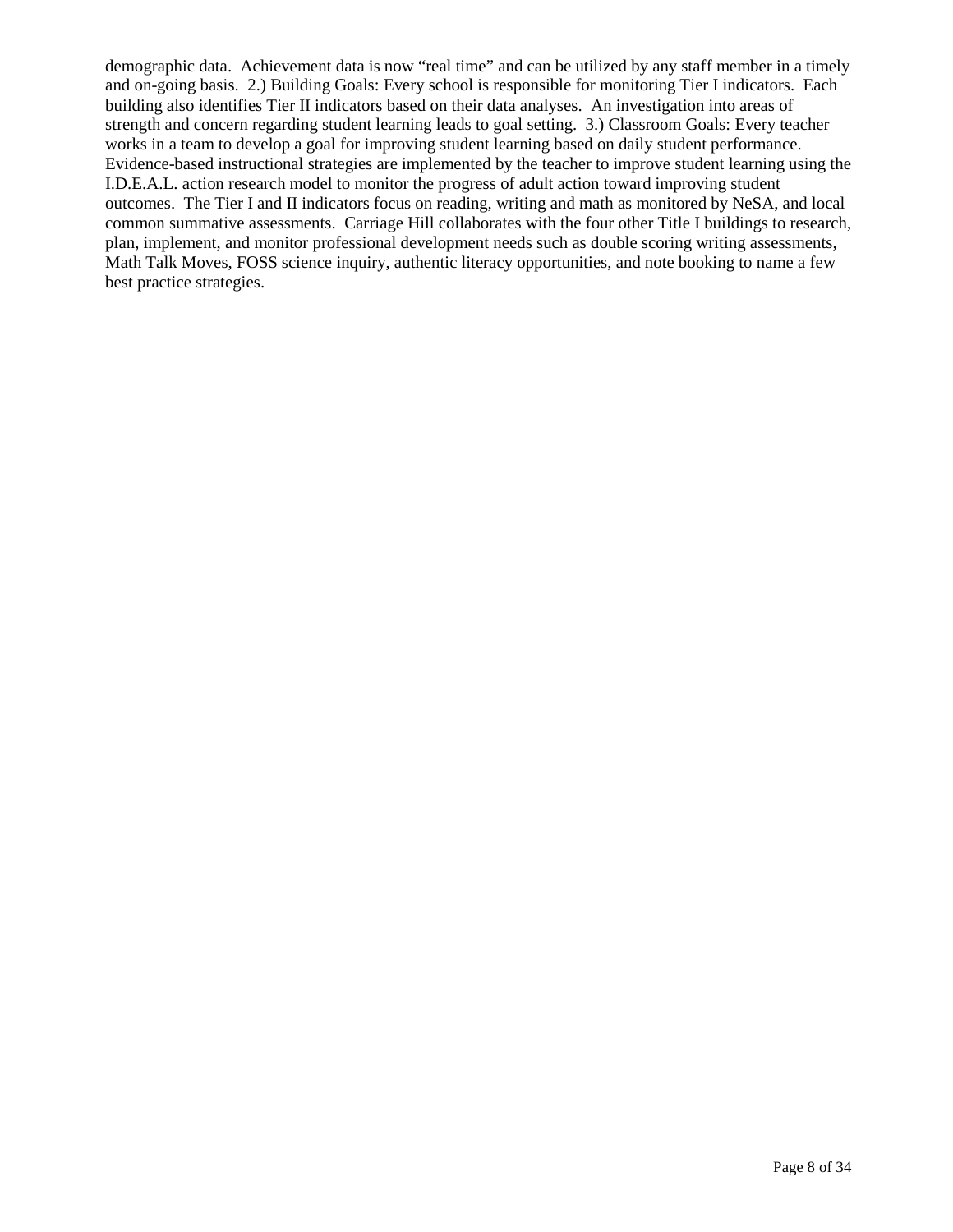### **1. Assessment Results:**

A. Our District adopted the revised state standards beginning with reading for the 2009/2010 school year. A new assessment system was implemented that year coined Nebraska State Accountability (NeSA). Performance levels have been established for all four tests (writing will not be addressed) The Reading, Math, and Science NeSA tests all have the same performance levels based on scale scores ranging from 0- 200. The following scores indicate the three ranges that are used to gauge students' performance on the standards: Below = 0-84; Meets = 85-134; and Exceeds = 135-200.

The 2009/2010 school year was the first year that all schools across the state were required to take the same tests in grades 3-8 and 11. The NeSA assessment system replaced Nebraska's School-based Teacher-led Assessment and Reporting System (STARS), where all districts created their own common assessments. Math standards were revised in 2010/2011 and a new test and baseline was established. With revised standards, a common state test, and a new baseline for both reading and math, previous comparisons of student achievement data would not be appropriate.

Our District's (and school's) target is for 100% of students to be in the meets category; our mutual goal is continuous improvement, which is what you will observe when you review the trend data across all grades. In addition, our District also utilizes local common summative assessments to monitor students' progress across all content areas that are also aligned to the state standards. Our district common assessments offer a balanced approach to assessment with multiple-choice and performance opportunities at a variety of depth of knowledge levels and level of difficulty. Locally, we utilize a truncated, equal interval scale to communicate students' mastery levels from beginning, progressing, proficient, and advanced. Collectively, we are then better able to know what students know and are able to do.

B. In reviewing the data trends noted in (NeSA) reading, the following is noted: (Special education n values by grade are commonly below 10. The rule of thumb is that n values below 30 are not necessarily representative of the group's outcome.) When communicated to the public, values below 10 must be masked.

Grade 3 – Students' reading proficiency went from 65% in the base line year of 2009/2010 to 91% in 2012/2013. In addition, the percentage of students in the exceed category went from 8% to 32%. A similar trend was noted in the free and reduced sub-group, where proficiency went from 57% to 94% and the exceed category increased from 0% to 29%.

Grade 4 – Students' reading proficiency went from 60% in the base line year of 2009/2010 to 89% in 2012/2013. In addition, the percentage of students in the exceed category went from 14% to 32%. A similar trend was noted in the free and reduced sub-group, where proficiency went from 48% to 88% and the exceed category increased from 11% to 25%.

Grade 5 – Students' reading proficiency went from 71% in the base line year of 2009/2010 to 89% in 2012/2013. In addition, the percentage of students in the exceed category went from 16% to 32%. A similar trend was noted in the free and reduced sub-group, where proficiency went from 59% to 89% and the exceed category increased from 6% to 10%.

Grade 6 – Students' reading proficiency went from 76% in the base line year of 2009/2010 to 90% in 2012/2013. In addition, the percentage of students in the exceed category was sustained at 30%. A similar trend was noted in the free and reduced sub-group, where proficiency went from 68% to 79%.

In reviewing the data trends noted in NeSA-math, the following is noted:

Grade 3 – Students' math proficiency went from 54% in the base line year of 2010/2011 to 94% in 2012/2013. In addition, the percentage of students in the exceed category went from 8% to 34%. A similar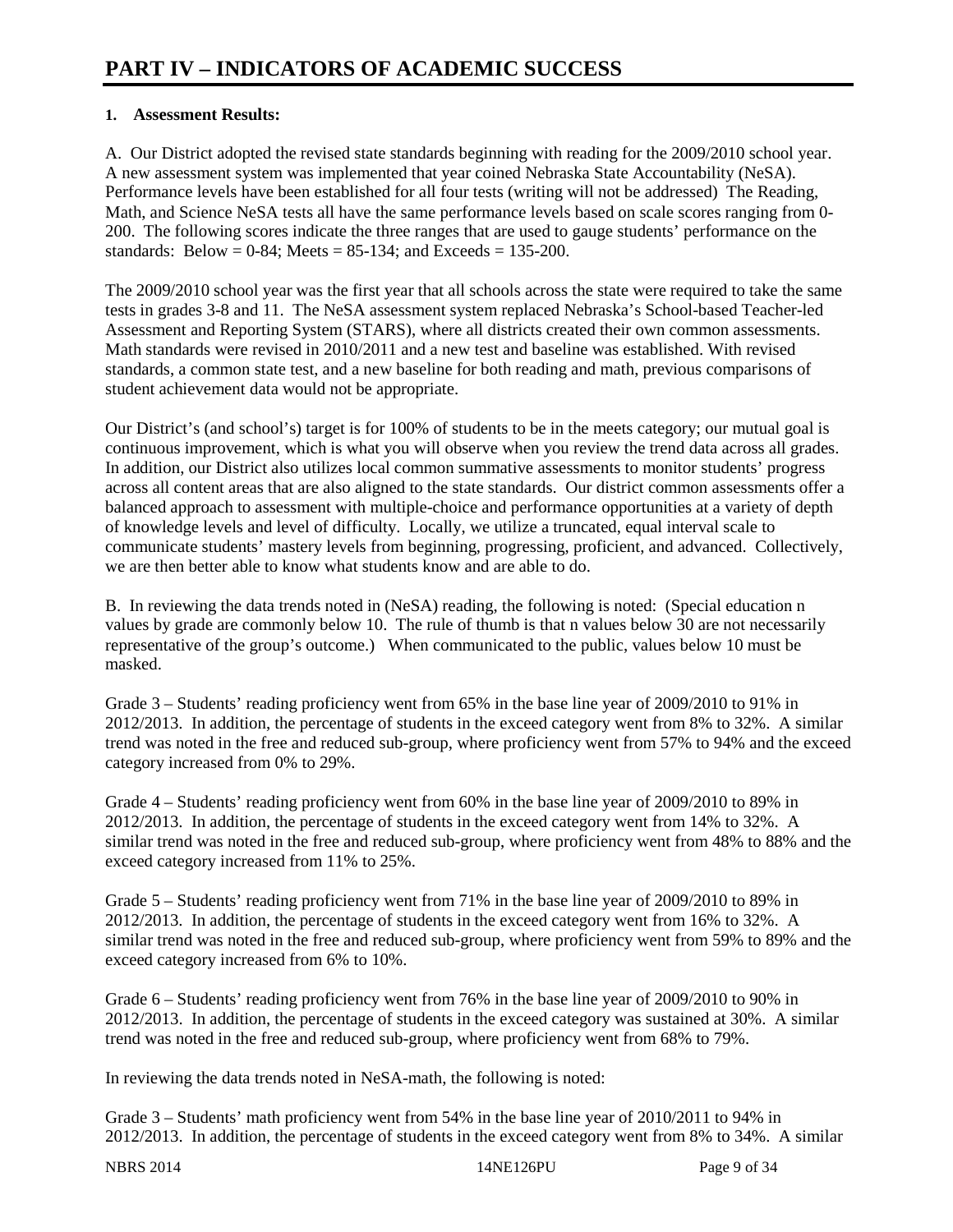trend was noted in the free and reduced sub-group, where proficiency went from 50% to 97% and the exceed category increased from 11% to 34%. The achievement gap between all students has been closed in the free and reduced lunch sub-group.

Grade 4 – Students' math proficiency went from 52% in the base line year of 2010/2011 to 88% in 2012/2013. In addition, the percentage of students in the exceed category went from 4% to 35%. A similar trend was noted in the free and reduced sub-group, where proficiency went from 50% to 83% and the exceed category increased from 0% to 35%.

Grade 5 – Students' math proficiency went from 57% in the base line year of 2010/2011 to 82% in 2012/2013. In addition, the percentage of students in the exceed category went from 12% to 22%. A similar trend was noted in the free and reduced sub-group, where proficiency went from 50% to 83% and the exceed category increased from 4% to 14%.

Grade 6 – Students' math proficiency went from 58% in the base line year of 2010/2011 to 81% in 2012/2013. In addition, the percentage of students in the exceed category went from 10% to 30%. A similar trend was noted in the free and reduced sub-group, where proficiency went from 45% to 63% and the exceed category increased from 15% to 21%.

Our school is getting very positive results by focusing on what matters most: a viable curriculum implemented with fidelity, quality instruction and using assessment results to inform teaching and learning, authentic literacy opportunities in all content areas, PLCs, a focus on the whole child, parent involvement, and data informed -continuous improvement.

### **2. Using Assessment Results:**

Our district has a comprehensive and balanced assessment system. Professional Learning Communities (PLCs), curriculum guides, and learning plans support every classroom teacher to guarantee a viable curriculum for all students. Our continuous improvement process (CIP) leadership team monitors assessment data based on District Tier I indicators that surfaced as an academic achievement area of concern for all students and specific sub-groups. Not only are local common assessment data analyzed regularly in "real time" and longitudinally, as available; other assessment data such as Nebraska State Accountability (NeSA) in Writing, Reading, Math, and Science and the Terra Nova and InView (norm-referenced tests) are also tracked. A communication survey (climate) is also administered annually to inform decision-making.

Data collected through the CIP in the areas of student achievement, instruction, and program evaluation that support learning are used to identify strategies for improvement. Data is triangulated, when possible, and reviewed regularly to inform decision-making systemically and systematically. Action plans are developed to improve teaching, learning and school effectiveness utilizing the district's I.D.E.A.L. (identify, describe, evaluate, act, learn) action research model. This is a systemic and systematic process used to evaluate, interpret, and inform instructional decision making based on a variety of data. This model is embedded at every level of the organization from the district continuous improvement all the way down to the student level using the Individual Intervention Plan (IIP). In addition, PLCs and teachers also have classroom goal action plans that again align with student needs. Annually, principals share an Accountability in Action report to demonstrate what worked, what didn't and what next. Teachers also reflect on their goal progress on a regular basis and annually as well. The continuous improvement process is used by principals and grade level teams/PLCs to monitor readiness for and success at the next level of learning.

All teachers had the opportunity to participate in assessment literacy training in 2013/2014, which entailed depth of knowledge, item difficulty, quality items, assessment method effectiveness on a multiple choice assessment, etc. PLCs also engage in conversation regarding their classroom goals and track students' progress using an Excel graphing template. Some staff members utilize an item analysis in conjunction with the graph. In 2012, our CIP leadership team received additional training on using the dashboard to inform action plan development. Data analyses capacity building continues with regular training for principals, and CIP teams, adding the 'real time' and profile option in 2013/2014.

Page 10 of 34 Student achievement and program results are communicated at many different levels. The communication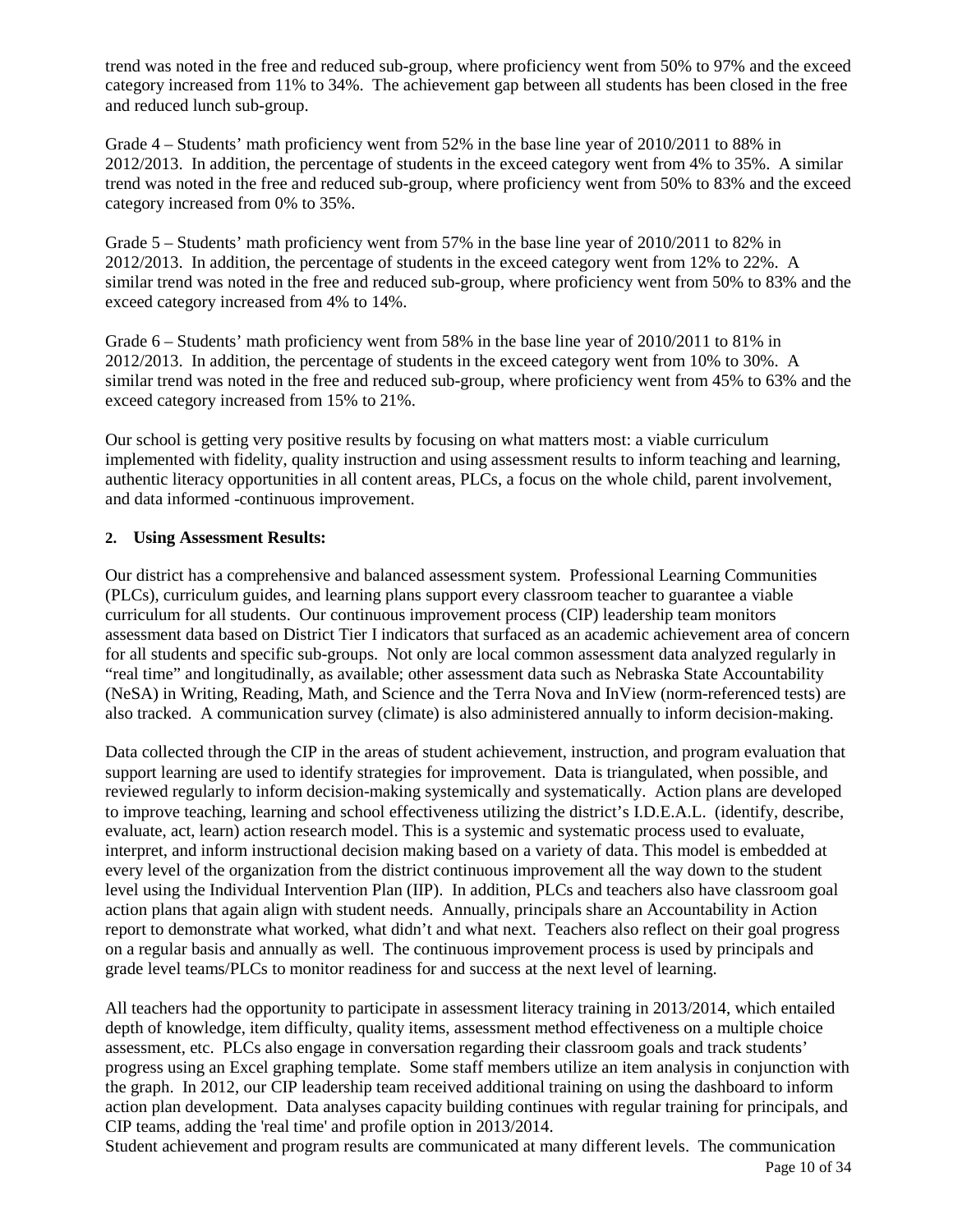department publishes a comprehensive annual report and maintains the website with pertinent information in that regard. The Nebraska Department of Education has a website with district and school data for parents and the public to view. This data indicates student growth over time. A "State of the Schools Report" is shared with the Board of Education annually. In addition, principals prepare Accountability in Action reports, which are shared with District stakeholders for feedback and direction. This same presentation is then shared with school staff, PTOs and at Liaison Lunches which include the Superintendent and Board members.

Parents have access to local student achievement data on a quarterly basis via a traditional report card with student-led conferences taking place in the fall and spring. In addition, NRT (Terra Nova) reports are sent to parents in grades 3 and 5 in the fall and NeSA Individual Student Reports (ISR) from spring testing of the previous year are included in the fall conferencing format so questions can be addressed on an individualized basis. Informally, teachers communicate progress and achievement information on a regular basis through phone calls, emails, and notes home.

#### **3. Sharing Lessons Learned:**

Carriage Hill Elementary has created impressive student learning results over the last three years with all students and particularly with students identified for special education and free/reduced lunch. These results can be directly attributed to purposeful adult actions, such as clear alignment of state indicators within units, creating common formative assessments that align with state indicators, and re-teaching of indicators based on formative assessment. Students identified for special education are served in a Least Restrictive Environment that has components of inclusion and purposeful pullout, which is determined by individual student need. All staff members are invested in the success of all children and each child is seen as an important member of the Carriage Hill family as well as someone who can perform on grade level.

All of these philosophical beliefs and adults actions have been topics of presentations given by the staff to the Papillion-La Vista (PLV) School Board. Carriage Hill has had multiple teachers from outside districts come to observe how the general education and special education teachers work together to meet the individual needs of students. Each year, there are also individual teachers within the district that spend time at Carriage Hill learning from the staff.

Within the PLV School District, Carriage Hill is in an array with five other schools, all of which are Title 1 buildings. The five principals meet on a weekly basis for a principal PLC to plan professional development, analyze building and array data, and to share strategies and ideas that they are finding successful. This has been a time when the Carriage Hill principal has talked about the specific strategies and interventions at Carriage Hill that are getting results. There is also an elementary principal meeting at the district level, once a month, with a curriculum and instruction focus where all 14 principals meet. This is another opportunity for the Carriage Hill principal to share ideas and strategies that are working as well as learn from others.

Array professional development days also allow Carriage Hill teachers to collaborate with other Title 1 teachers from across the district and share information based on results. The teachers have spent time developing common formative assessments, sharing re-teaching strategies and activities, and discussing action research goals during their time together. The staff at Carriage Hill recognizes that powerful results are achieved through sharing and collaboration and this must be done within and outside the building.

### **4. Engaging Families and Community:**

Establishing a partnership between school and home, strengthening relationships within the community, and making connections between parents are top priorities with the Carriage Hill staff. Over the years the staff has implemented a variety of strategies to increase parent involvement and improve the areas mentioned above.

One strategy that has proven to be the most effective is having students involved in the event or learning with their parents. It is because of the success of this strategy that each grade level now has an individual math morning where students and parents learn about the math curriculum, how they can support their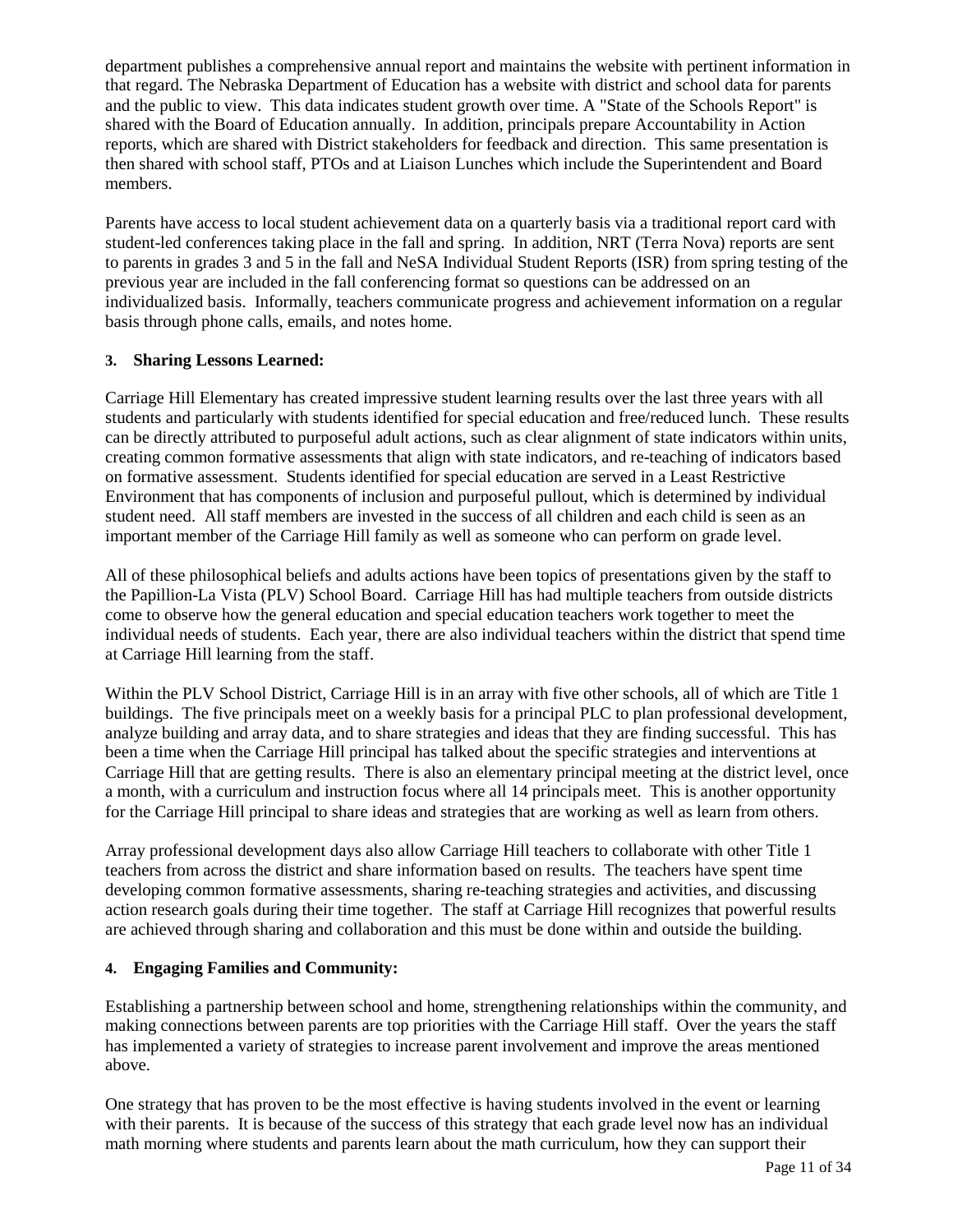child's learning, and play math games together. Carriage Hill also has an evening and morning literary event for kindergarten, first, second graders and their parents to take time to enjoy books together using this strategy. This year the Carriage Hill staff will also be changing the annual curriculum night to include more student involvement with the hope of increasing parent attendance.

Another strategy the staff has found to be successful is establishing close, personal relationships between staff and parents. One of the ways this is done is through home visits. Home visits have been done by a variety of staff at various grade levels. The contact is made in person or on the phone. All staff members that have participated have found families are more invested in the staff and school after home visits.

Making personal contact and invitations for high priority events is another strategy that the staff has found successful. In October of 2013, Carriage Hill hosted a two night community forum. The purpose was to celebrate what is going well, identify the areas in need of improvement, and brainstorm solutions for those areas in need of improvement. There were approximately 50 people in attendance between parents and staff on both nights. Prior to the event, each staff member personally invited five parents to attend the evening, which they attribute to the success of attendance. The information gathered on both nights has been a driving force for our Continuous Improvement Team with direct applications to the building action plan.

It is because of these strategies and the close relationships between school and home that Carriage Hill is finding great success with student learning. Parents and teachers are better able to support children at home and at school because of a deeper understanding of one another.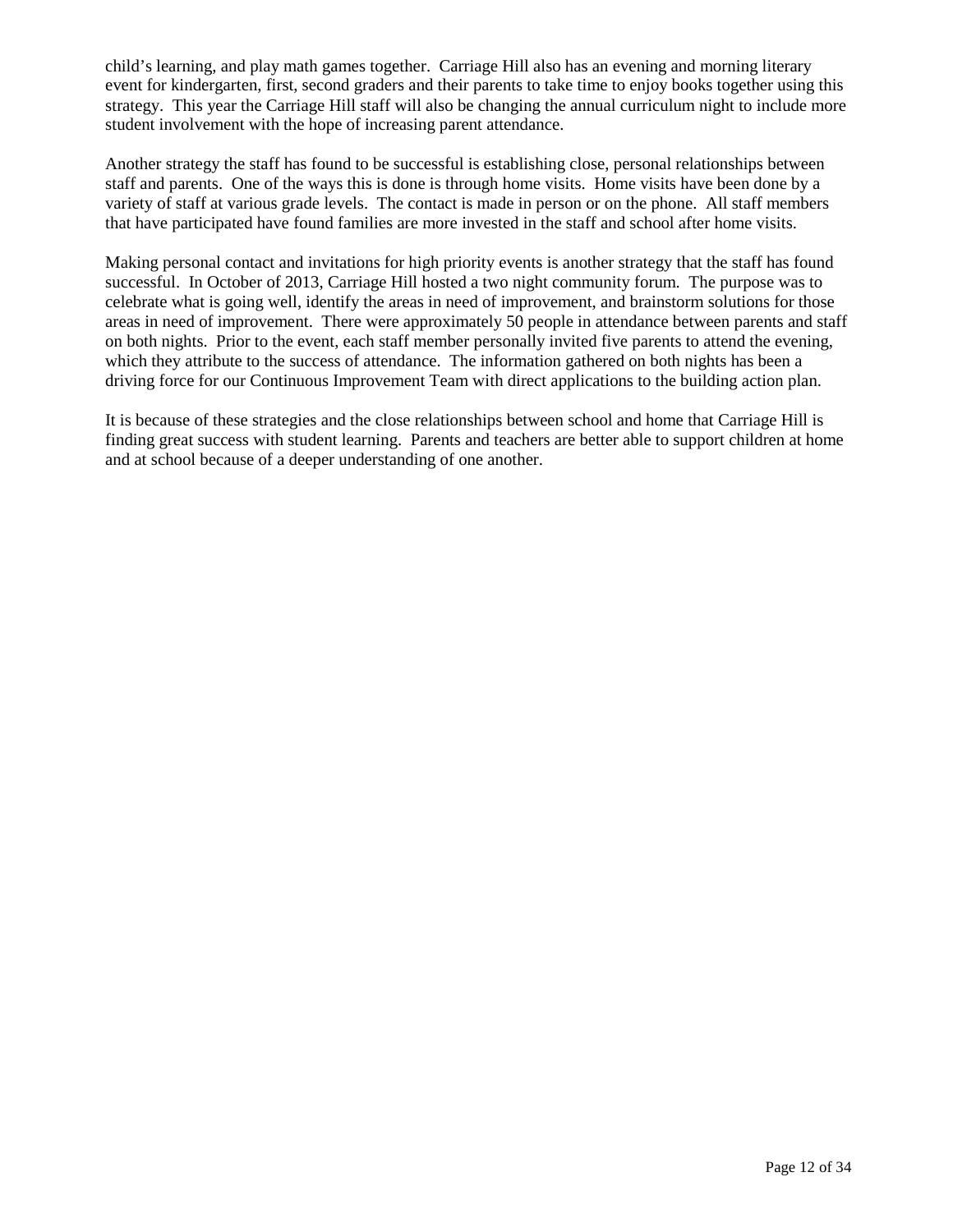### **1. Curriculum:**

The curriculum department supports student achievement by working with teams of teachers to develop a coherent K-12 curriculum framed around state standards, providing instructional materials and professional development that support the curriculum. Curriculum has been structured so that students receive an education that is well-articulated in which content and skills have been thoughtfully laid out to support continuous growth and acquisition of skills from year to year. The curriculum is written by teachers from across the District utilizing the Understanding by Design framework (Wiggins and McTighe). The curriculum guide is designed to help teachers identify what content will be taught in each subject area at specific grade levels or courses. Our District understands that curriculum is not just the words in a document but the actions that occur in the classroom. Teachers use the curriculum guide to design learning plans and lessons that focus on grade level and subject level standards, concepts and indicators.

To ensure all classrooms have the same quality curriculum, instruction and assessments, grade level teachers and department teams collaborate with each other as PLCs -teams of education experts working toward a common focus using the curriculum guide to build a meaningful sequence of learning activities so all students are learning. PLCs use student achievement data to determine what's working and what's not. Learning teams provide the structure for all teachers to implement the intended curriculum with fidelity. Ongoing collaboration takes place among grade level teachers, department teams, school to school teams and district teams.

The curriculum design process is accomplished through stages which focus on these questions. What do we want students to learn? How will we know students are learning? How will we implement the intended curriculum with fidelity? What are we going to do if students don't learn it? What are we going to do if students already know it? How will we know what is working and what is not? A district leadership team representing classroom teachers from across the district develops curriculum guides and district assessments which outline the intended curriculum for all teachers. They utilize the Understanding by Design framework to guide the curriculum development process.

Using a systematic 7 year process, the process begins with Stage I by reviewing and aligning each curricular area with the Nebraska State Standards. The curriculum team for English Language Arts cycled to Stage 1; In 2007-08. Literacy by Design, Fountas and Pinnell Guided Reading Model, Words their Way and Lucy Calkins' Units of Study were adopted as core instructional resources. The standards were revisited for alignment in 2010-11 and curricular guides, assessments, and curriculum resources were revised and updated. We will again begin the curriculum development process in Stage 1 in 2014-15.

The District followed the same curriculum development process in the area of math and in 2009-10 began implementing Calendar Math (K-6), Investigations in Number, Data, and Space (K-5) and Connected Mathematics 2 (6th) as core instructional resources. These programs align with the Nebraska State Standards, NCTM Principles and Standards for School Mathematics and Professional Standards for Teaching Mathematics.

In 2010-11, with the adoption of new state standards in science the elementary curriculum team began the curriculum process and recommended the purchase of FOSS (K-5) and Pearson (6th) to support the implementation of the district curriculum.

In 2013-14, the curriculum team has completed Stage I and 2 for social studies, recommending the selection of myWorld by Pearson. We are in the process of training all staff for full implementation in the fall of 2014.

The curriculum development and implementation process is the same for all elementary curricular areas including health, art, vocal and instrumental, physical education, media, and guidance, taught by highly qualified staff with licensure in their content area. The vocal, instrumental, and visual arts department rely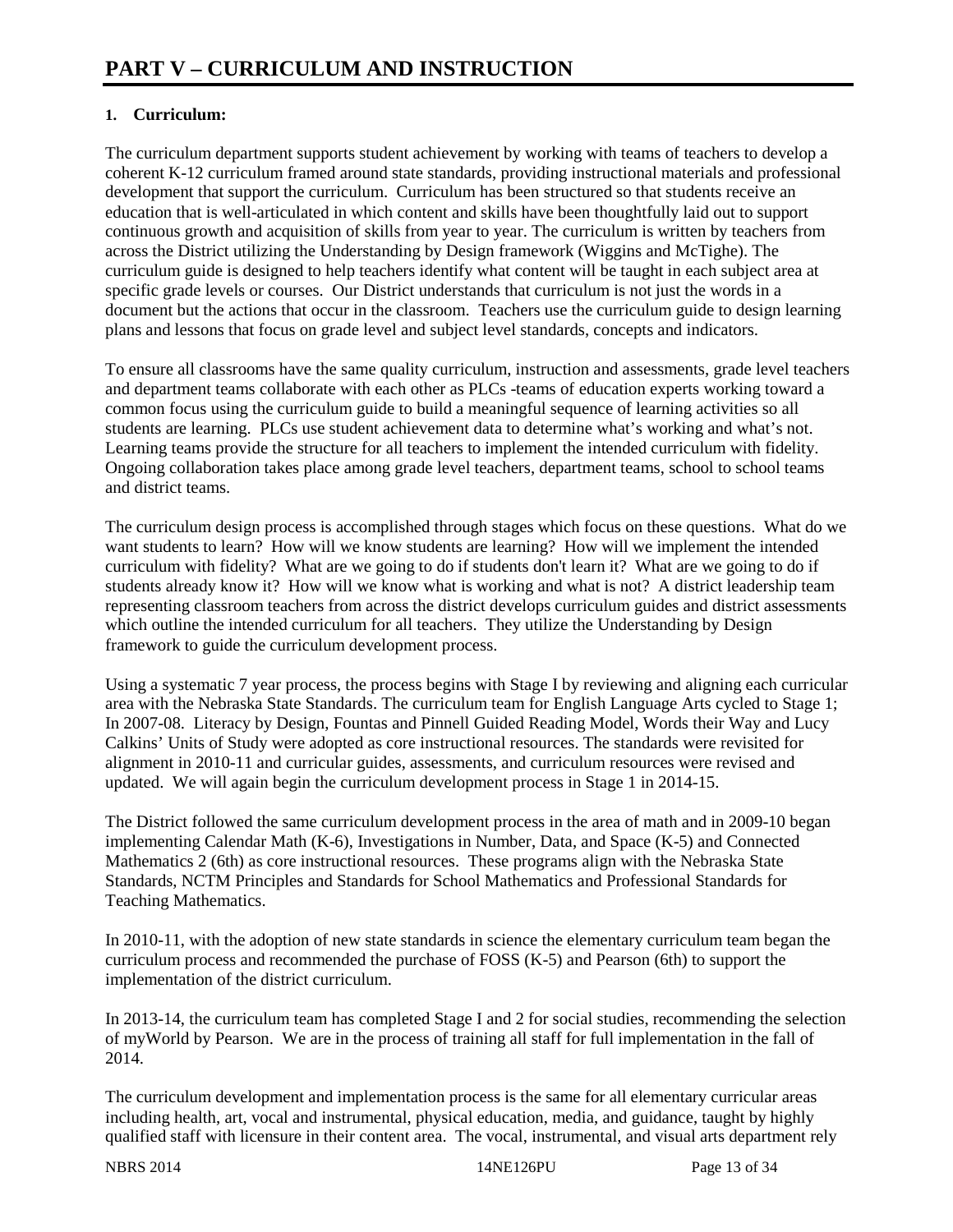upon the Nebraska State Fine Arts Standards in conjunction with their national organizations' standards to guide the curriculum development process. Students attend either art, PE, media, or guidance for 40 minutes daily. Students in sixth grade have a small group lesson and large group rehearsal weekly in band. Finally, technology is embedded into the curricular areas and supported through building level library/media specialists and a district Technology Instructional Facilitator. The Technology Instructional Facilitator works collaboratively with media specialists and classroom teachers to ensure the integration of technology into the day to day learning in our classrooms.

### **2. Reading/English:**

PLSD's ELA curriculum is aligned to the state standards. The purpose of ELA instruction is to cultivate critical thinking through literature, oral and written communication, reading, and research skills; and to provide experiences for the application of these skills accomplished through an integrated model of literacy, the use of authentic literacy with a shared responsibility for each child's literacy development and success; all of which is based upon an intense review of research and best practices.

To achieve our mission, we create learning environments where instruction is differentiated to meet the needs of all students; reading and writing instruction is a balance of modeling, vocabulary development, fluency, and comprehension; active learning engages the students with the teacher as a facilitator; critical thinking skills developed through activities such as research, analysis of texts, and discussion; study and time management skill development; and ongoing assessment and feedback.

All staff works interdependently to implement the curriculum; implement formative and summative assessments that clearly measure targets which inform and guide instruction and provide sufficient information to evaluate student mastery of the standards; continuously implement instructional practices that are responsive to student needs; monitor classroom data and each student's individual progress; and embed PD into daily activities.

In order to meet the diverse needs of students, a minimum of 150 minutes of daily instruction is committed to ELA instruction. The reading workshop includes a large group explicit mini-lesson; small group instruction including direct instruction via guided reading and collaborative work time; and then back to large group to share and reflect. The writer's workshop includes a large group explicit mini-lesson; independent and small group writing and conferences; and large group sharing of writing. Students are flexgrouped and instruction is the shared responsibility of the grade level team.

School staff employ the PLC process to improve all students' reading skills. They utilize well-crafted formative and summative assessments to determine students' specific strengths and needs. They develop Individual Intervention Plans for any student who is not on target or is at-risk of not being on target, utilizing a variety of evidence based interventions. A child's teacher can detail a child's progress, instructional plan effectiveness and evidence to inform decision making at any time. K-3 teams have two 40 minute and 4th-6th has one 40 minute daily scheduled intervention/enrichment block built into the instructional day, so students don't miss other core instruction.

#### **3. Mathematics:**

PLSD's math curriculum is aligned to state standards. Math instruction provides a high quality, rich environment, where all students are challenged and equipped with mathematical skills and strategies, empowering them to successfully apply mathematics; all of which is based upon an intense review of research and best practice.

Instruction is differentiated; students use multiple strategies to solve problems and are actively engaged; learning is both conceptual and procedural; timely feedback supports risk-taking and perseverance; students work collaboratively and communicate mathematically; and teachers and students relate math in real-world contexts.

Calendar Math (K-6), Connected Mathematics 2–CMP2 (6th) and Investigations were adopted to meet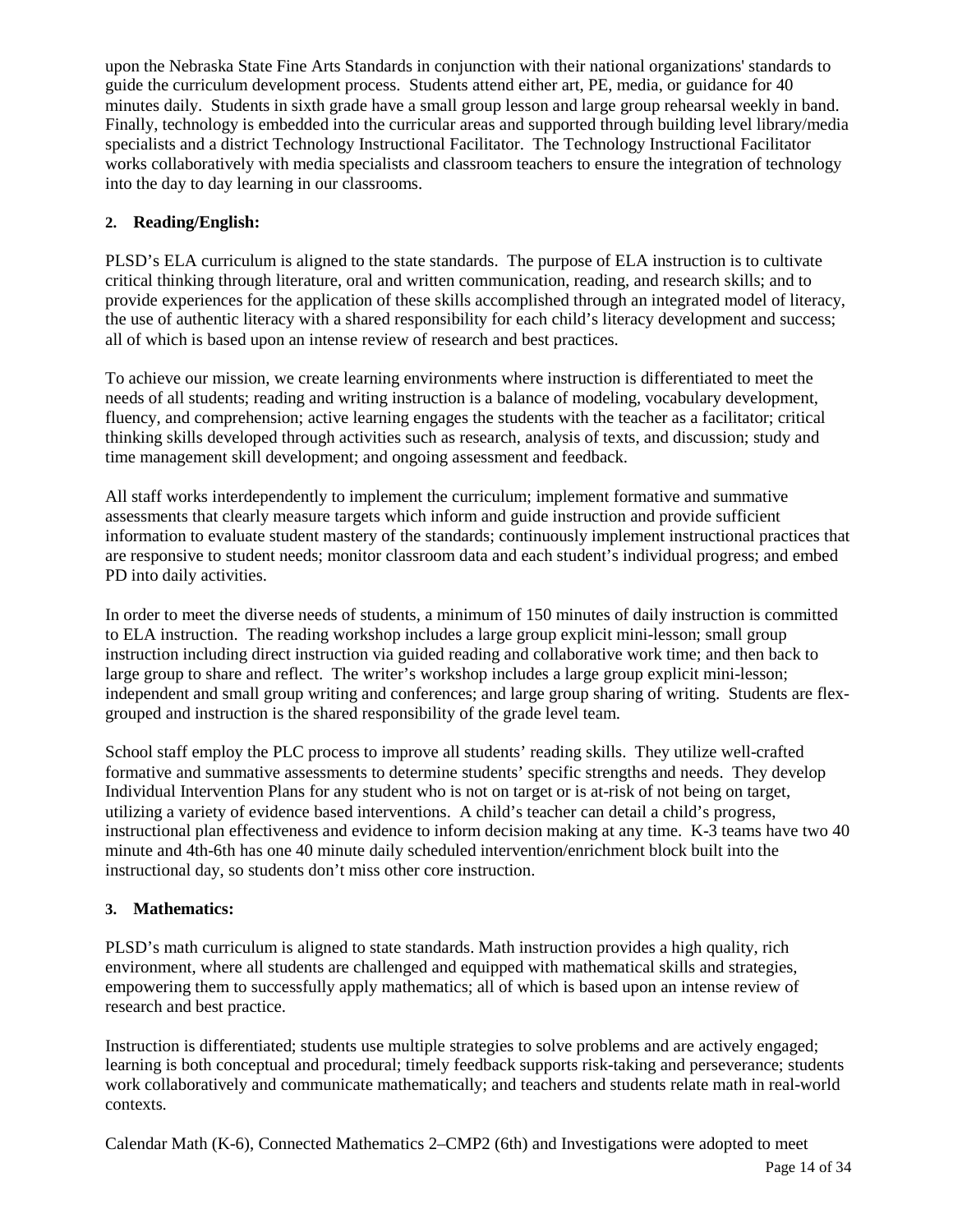diverse students' needs. Investigations and CMP2 were developed at TERC in Cambridge aimed at improve teaching and learning. These resources support students' mathematical thinking, computational fluency and understanding of rational numbers, geometry/measurement, data analysis/probability, and algebra. Teacher pedagogy supports students' mathematical reasoning, communication, and engagements.

The curriculum supports the development and expansion of mathematical ideas that students have and teachers are engaged in ongoing learning about mathematics content and how students learn mathematics. Investigations are carefully designed to engage all students —regardless of strengths, needs, and/or interests.

Students work individually, in pairs or small groups, and as a whole class. Math Workshop is a structure that allows students to work on a set of related activities that focus on similar mathematical content, allowing students to take responsibility for their own learning. Whole-class discussions provide students the opportunity to articulate, represent, connect, and consolidate mathematical ideas. It is important for teachers to: build a mathematical community in which students are prepared to listen actively and contribute ideas; focus discussions on key mathematical ideas; and encourage the participation of all students.

### **4. Additional Curriculum Area:**

a) In 2010-11 the elementary curriculum team began the curriculum process, and while studying research and best practices during the curriculum process, the teacher leaders decided a major change must occur in our science classrooms if our students were going to be successful-students do not learn by reading about science-they learned by doing science. To meet these high standards, they recommended FOSS (K-5) and Pearson (6th) to support the implementation of the district curriculum and philosophy.

The FOSS program was developed at the Lawrence Hall of Science under three grants and were dedicated to the proposition that students learn science best by doing science. Teachers and students do science together, engaging in enduring experiences that lead to deeper understanding of the natural world. The FOSS program uses several instructional pedagogies: inquiry-based learning (each investigation is guided by questions), hands-on learning and active investigation (students work with materials and conduct investigations to attempt to answer questions), student-to-student interaction, writing (students keep careful notes in science notebooks), and research/reading (readings are included to enhance or underscore active investigation—students work with materials prior to doing any reading).

Students are learning in science the skills and knowledge that support building and district goals. Authentic literacy is one of Schmoker's essential's for schools and provides a logical partnership for an integrated learning environment in literacy, mathematical skills, pedagogy, processes, and instructional strategies. Examples of this can be found in program goals such as scientific literacy-preparing all our students to be scientifically literate so they are able to make thoughtful, informed decisions. Another program goal supports, through instructional efficiency, all teachers with a curriculum resource that reflects current research on learning, including collaborative learning, student discourse, and embedded assessment, and uses effective instructional methodologies, including hands-on active learning, inquiry, integration of disciplines and content areas, and multisensory methods – all supporting instructional goals in other content areas.

During science students are deeply embedded in reading, research and writing to extend their experience beyond the limits of the classroom; they can enhance their understanding of concepts by exposure to related ideas and share in the lives of real and fictitious people who played roles in scientific discovery or applied scientific ideas to life situations. Science Stories were written to add this dimension to the science program. Carefully selected reading materials, provided after an activity-based foundation is in place, can add a very effective dimension to science learning.

(http://www.delta-education.com/science/foss/index.shtml)

b) The purpose of the Papillion-La Vista Early Childhood (PLEC) program is to prepare every student for a successful transition into the next phase of his/her life. The PLEC program supports its purpose and direction through a comprehensive continuum of resources and services to ensure success for all young students and their families. Early intervention programs and services have a profound impact on young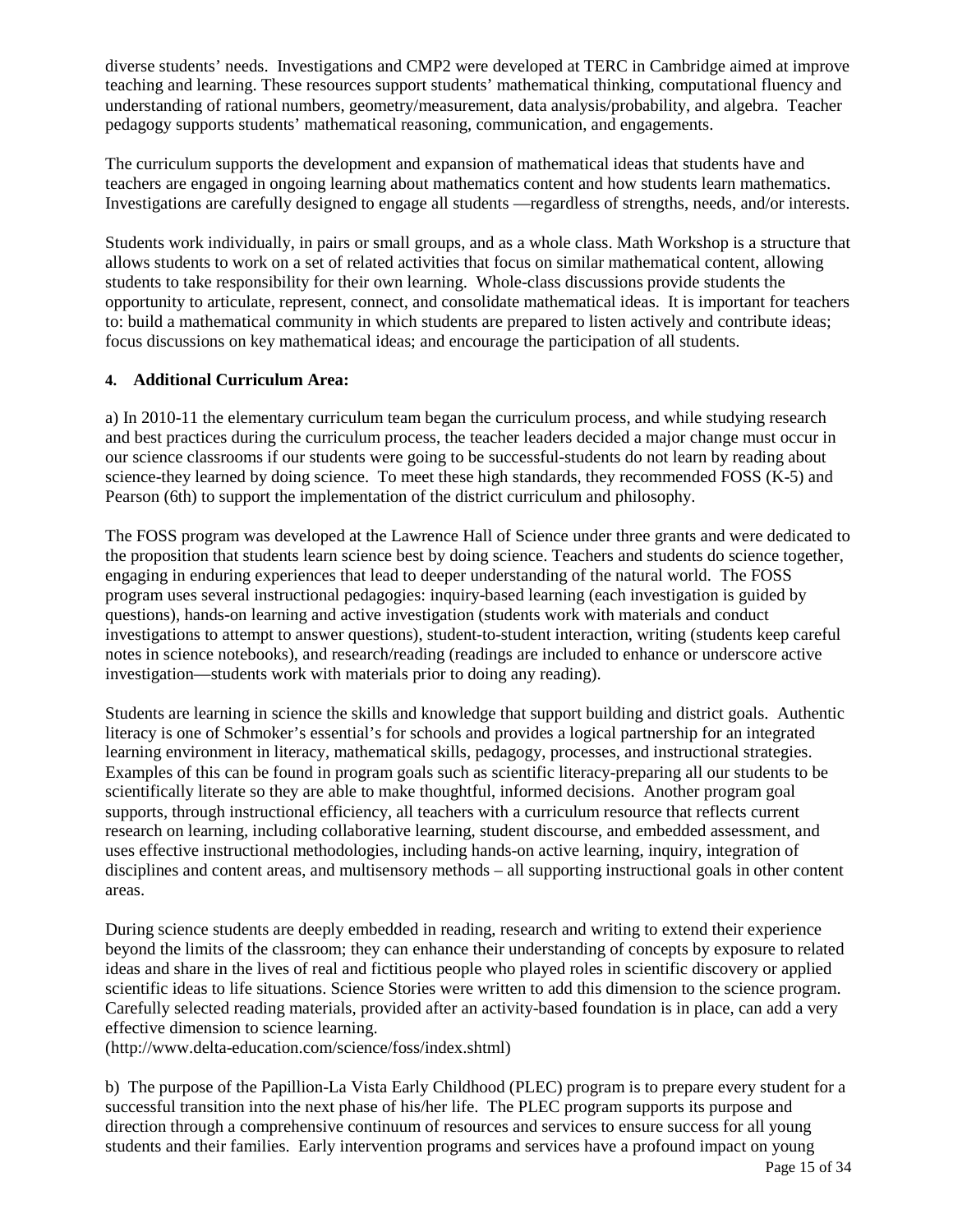students and families living in the (PLSD) attendance area.

The Early Childhood purpose is achieved through implementation of evidence-based early intervention practices with children and families in conjunction with high quality learning environments and a rigorous curriculum. The Early Childhood program uses The Creative Curriculum for Preschool which, according to its Research Foundation, is based on five fundamental principles: positive interactions and relationships with adults, social-emotional competence, constructive/purposeful play, quality physical/classroom environments, and partnerships between families and teachers. Children learn through inquiry-based activities and discussion. Science and Social Studies content is explored through the integration of communication, social, motor and self-help skills. Some of the process skills children learn through their experiences in PLSD classrooms include observing and exploring, connecting information, problem solving, organizing information, and communication and representing through drawing, writing, dramatizing, explaining, and making graphs and models to share what they have learned.

The Early Childhood program covers the entire district. There is not one specific "building" that defines the Early Childhood program. Rather, the program encompasses all young students and families under the age of five within the PLSD boundaries. Based on Kindergarten enrollment at the start of the 2013-2014 school year (which was 814 students), it is estimated that there are at least 2,400 students ages 3-5 in the PLSD community. If you expand to include students under age 3, the projected number of young students living in the PLSD attendance area jumps to 4,000. The Early Childhood team, in accordance with student find regulations, is required to screen and evaluate all young students suspected of having a disability. Results of the 2012-2013 Early Intervention Family Survey indicate 95.1% of families who responded report it was easy to find out information about early intervention services.

#### **5. Instructional Methods:**

The PLSD's purpose is to prepare every student for a successful transition into the next phase of his/her life. Our target is 100% of students being proficient, with a goal of continuous improvement. – Our direction is to prepare every student for success through superior educational programs delivered by highly effective educators who use innovative, research-based strategies in a safe and supportive environment in collaboration with family and community.

Professional Learning Communities (PLCs) strengthen everything teachers do to ensure high levels of student learning. Teachers engage in PLCs as grade level teams, departments (special education), at the building level and across buildings (array) to improve student learning. Carriage Hill is getting results due to focusing on what matters most. All teachers understand the content in the curriculum guide; are implementing a common, quality, coherent, viable curriculum with fidelity; are implementing the elements of an effective lesson -– using instructional practices that have the greatest impact on learning; are using assessment results to guide instruction and provide feedback to students; understand and effectively implement the elements of authentic literacy; and understand the continuous improvement process and use the I.D.E.A.L. process to analyze common data sources and evaluate instructional and program effectiveness to determine the impact on learning.

The District Curriculum Toolbox process involves teachers who develop and align curriculum and common assessments to provide a guaranteed, viable curriculum. They utilize-on-going formative and summative assessments to determine students' strengths and needs, and are very intentional in their instruction. Teachers develop Individual Intervention Plans (IIP) for students who are not on target or are at-risk and they develop Gifted Education Plans for gifted students, which include goals, progress monitoring and measurements of success. Progress is monitored in the classroom and in the intervention to make decisions and differentiate learning. At all times, a Carriage Hill teacher can provide details of a child's instructional plan and evidence to support the child's progress. K-3 teams have two 40 minute and 4th-6th has one 40 minute daily scheduled intervention/enrichment block built into the instructional day, so students don't miss other core instruction. Teachers utilize research and evidence-based interventions that are designed to support the students' individual needs. Some of these interventions include: Leveled Literacy Intervention, Do the Math, Corrective reading, pre-teach/re-teach, and double dipping of core instruction such as guided reading. The student needs are met through a variety of instructional strategies by a dedicated core of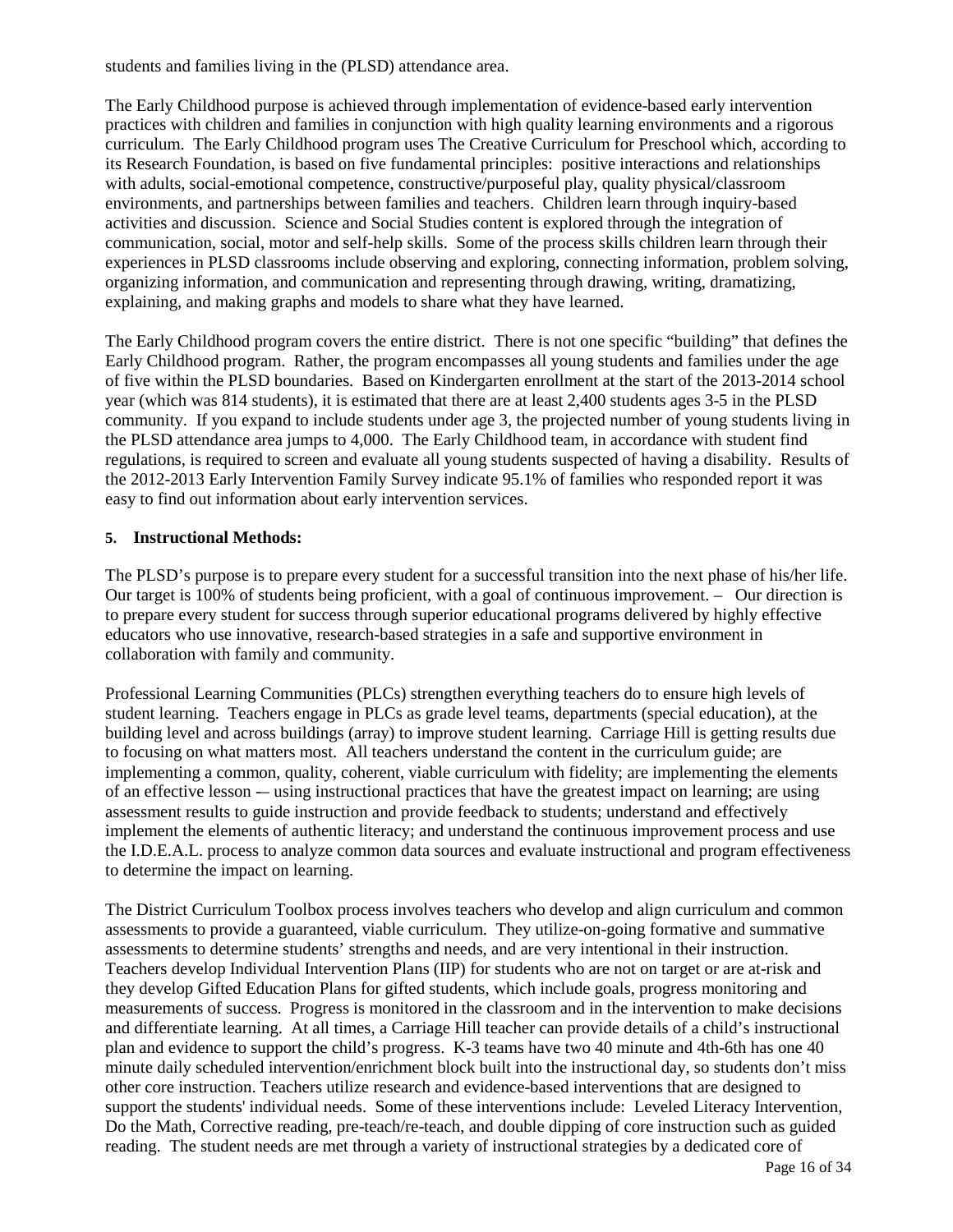support staff. The teachers have focused on high impact strategies that are supported through research. Two leaders that are frequently looked to for determining level of impact are Hattie and Marzano. All teachers at Carriage Hill identify, communicate, and focus teaching on clear learning targets that have been identified to students. They use repeated readings and use clear concise language, supporting students through direct instruction and vocabulary development. Teachers are involved in focused conversations about critical learnings and design instruction that is clearly aligned to those goals. They are able to identify misconceptions and give students frequent specific feedback to clarify the misunderstandings because of common team developed formative assessments. A team of 5.5 special education teachers, 1 Title I teacher, paraprofessionals, High Ability Learner facilitator, and classroom teachers are essential to the differentiation in temporary flexible grouping that occurs based upon a student's needs.

#### **6. Professional Development:**

Carriage Hill Elementary devotes monthly professional development (PD) days, PLC and weekly meetings for PD. This includes district, array and building-wide PD and capacity building opportunities for CIP and curriculum toolbox members, PLCs, and job embedded development through a Literacy Facilitator (LF) and Math Coach (MC)– all based upon goals and needs.

At the district level, PD activities are presented when all teachers system-wide need to have common learning, including assessment literacy, in-depth horizontal and vertical math standards analysis, literacy strategies/instruction and other topics. The District also supports PD by providing graduate courses on campus and providing a stipend. The courses are Primary and Intermediate Guided Reading and Inquiry in the Math and Science Classrooms.

The elementary schools are divided into arrays based upon building similarities. Carriage Hill is a member of the Title I team (5 schools). The principals meet bimonthly in a PLC to share data, discuss needs, and plan PD accordingly, such as workshop model activities, double scoring, standard alignment work, learning plan development, or formative assessment development.

The principal, LF, MC and CIP team are instrumental in identifying, planning, and implementing PD at the building, department, or individual level. The LF and MC are instrumental in embedding PD into the classroom. At Carriage Hill, Lesson Study is part of the culture and expectation. The LF or MC schedule release time for grade level teams, and special education and Title I support team to do an in-depth study of lesson planning focused on standards and student needs and instructional strategies followed by one of the teachers implementing the lesson while the team observes. The team then reflects on the action of the teacher and students to make adjustments in the lesson for the next teacher to implement. This continuous cycle of improving teaching and learning has had a significant impact on student achievement.

The District also values the expertise of their leaders and provides systematic PD for principals. The principals meet once a week with each department curriculum/instruction/assessment, human resources, and technology/school improvement. The meetings focus on building their capacity within curricular areas so they can be knowledgeable, confident instructional leaders and can inform district level decisions. The curriculum department provides focused PD to provide principals with the expertise necessary to provide teachers with specific feedback on their implementation of district curriculum with fidelity. For example, we have provided training on small group instruction of literacy and the mathematical practices. Through the training, we provide the background information to support the instructional model and strategies, provide "look for" observation forms, view video clips of lessons as a team, and discuss as teams. Principals identify strategies to reinforce and identify talking points to move staff forward. The district partnered with a University of Nebraska-Lincoln professor to support our PD work on mathematical practices-relying upon the expertise of those in the field. We focus training on principals being effective stewards of data, how to use the district Dashboard to monitor grade level, program, teacher, and student data. Principals collaboratively revised the district instructional schedule, making it equitable across all 14 schools. Through district level PD for our instructional leaders, they are equipped with the knowledge and expertise critical for providing staff with the feedback to support a strong instructional core through walk-throughs and formal observations.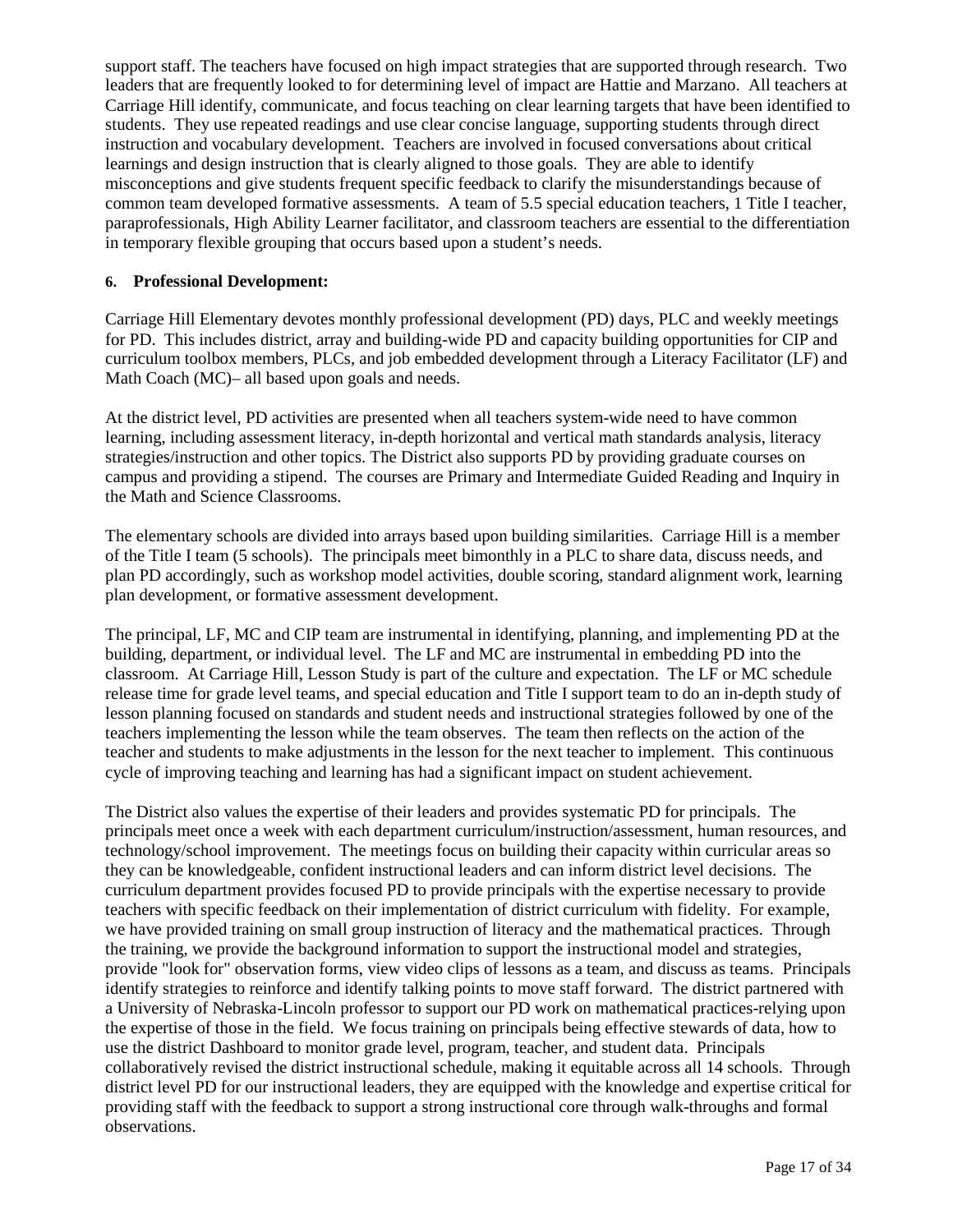#### **7. School Leadership**

PLSD believes principals are instructional leaders in their school. Their responsibility is to ensure students are meeting achievement and social/emotional targets. For this to happen, the principal, all staff and families must focus on continuous improvement and the principal must have teacher leaders, support staff and resources with which to share their leadership. This is evident when observing the principal, LF, MC, and CIP team working with the Carriage Hill family to create a laser like focus on what is critical, while balancing the sense of urgency that students deserve.

The principal is vested in monitoring the implementation of the building, grade level, teacher, and student improvement plans. She monitors the actions of her teachers through walk-through and formal observations, providing teachers with specific and timely feedback, attending PLC meetings and being visible in the building. She monitors data with her team so she can coach, monitor progress, and advocate for resources to support the goals of the building.

The principal believes in shared leadership and empowering her teacher leaders to inform decisions. She meets weekly with her coaches to provide direction, develop individual or group teacher plans, reflect, evaluate and monitor student and staff performance. The coaches share the leadership role as they provide classroom-embedded professional development to impact the actions of the adults. They also participate in PLC discussions to support their team in improving instruction to meet student needs.

Teachers share in the leadership of the school through involvement in viable committees such as CIP, curriculum toolbox, and specialized committees. Teachers are inspired to take the initiative to research and recommend actions that will impact teaching and learning.

The principal values the need for a true partnership between home and school. The "We Are Carriage Hill" parent strategic planning event was just one way in which she engages families in a meaningful and purposeful alliance between all stakeholders for the purpose of improving opportunities for students. The principal and staff provide parents with the tools and knowledge they need to play a major role in and have a voice in their child's education.

Students, parents, and staff would all agree students are successful at Carriage Hill because of the clear and consistent goals of the school's leadership and the relentless belief that every child is important and they have it within their power to make that difference – one child at a time.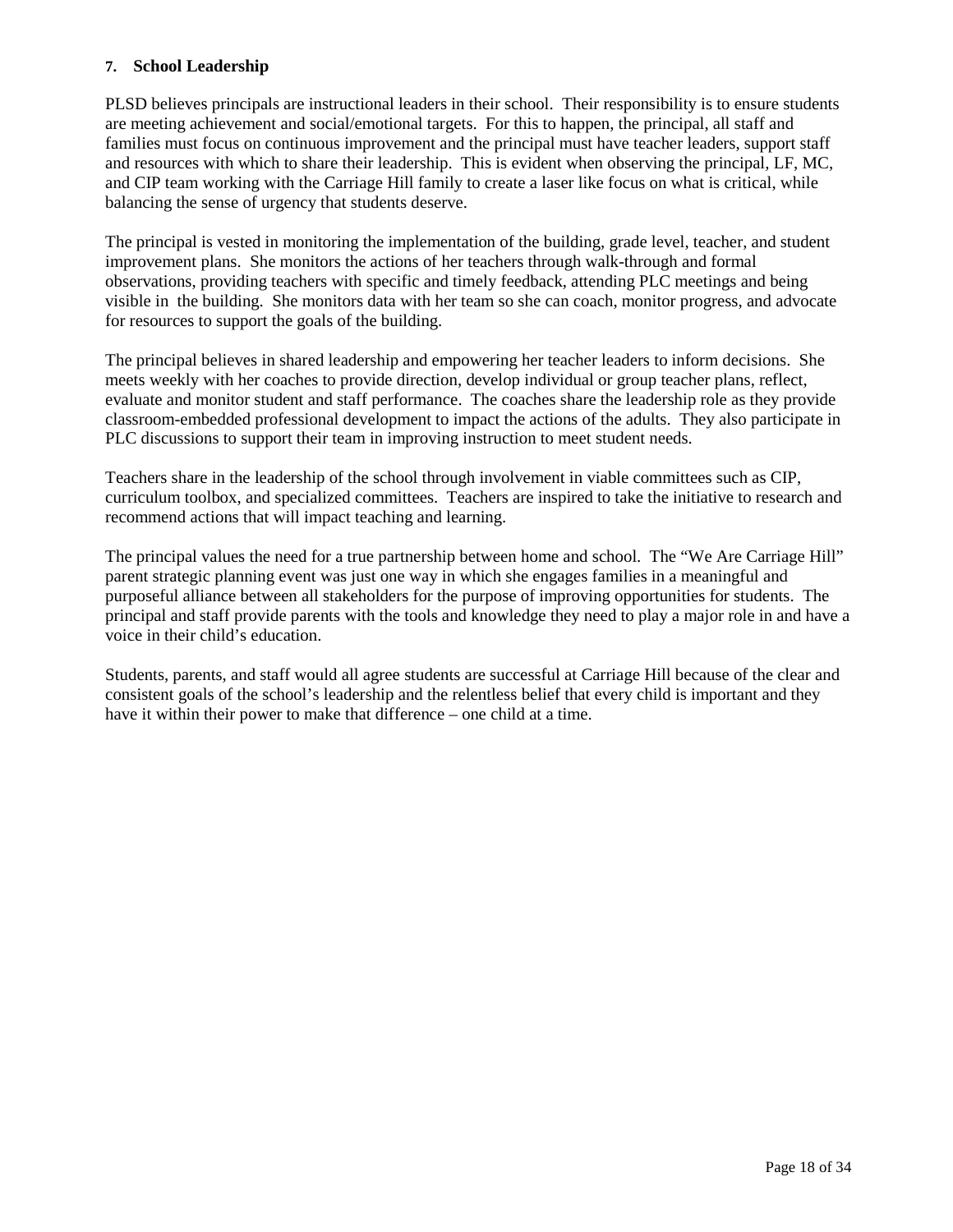**Subject:** <u>Math **Test:** Nebraska State Accountability</u><br> **All Students Tested/Grade:** <u>3</u> **Test: Nebraska State Accountability**<br> **Edition/Publication Year:** 2010 **Publisher:** Nebraska Department of Education/Data Recognition Corporation

**All Students Tested/Grade:** 3 **Edition/Publication Year:** 2010

| School Year                          | 2012-2013      | 2011-2012      | 2010-2011        | 2009-2010      | 2008-2009      |
|--------------------------------------|----------------|----------------|------------------|----------------|----------------|
| Testing month                        | Apr            | Apr            | Apr              | Apr            | Apr            |
| <b>SCHOOL SCORES*</b>                |                |                |                  |                |                |
| % Meets % Exceeds                    | 94             | 70             | 54               | 100            | 96             |
| % Exceeds                            | 34             | 19             | $\overline{8}$   | 54             | 40             |
| Number of students tested            | 67             | 59             | 61               | 52             | 82             |
| Percent of total students tested     | 100            | 100            | 100              | 100            | 100            |
| Number of students tested with       | $\mathbf{1}$   | $\mathbf{1}$   | $\overline{0}$   | 1              | $\overline{0}$ |
| alternative assessment               |                |                |                  |                |                |
| % of students tested with            | $\mathbf{1}$   | $\overline{2}$ | $\overline{0}$   | $\overline{2}$ | $\overline{0}$ |
| alternative assessment               |                |                |                  |                |                |
| <b>SUBGROUP SCORES</b>               |                |                |                  |                |                |
| 1. Free and Reduced-Price            |                |                |                  |                |                |
| Meals/Socio-Economic/                |                |                |                  |                |                |
| <b>Disadvantaged Students</b>        |                |                |                  |                |                |
| % Meets % Exceeds                    | 97             | 60             | 50               | 100            | 97             |
| % Exceeds                            | 34             | 15             | 11               | 45             | 13             |
| Number of students tested            | 32             | 20             | 18               | 22             | 30             |
| 2. Students receiving Special        |                |                |                  |                |                |
| <b>Education</b>                     |                |                |                  |                |                |
| % Meets % Exceeds                    | 80             | 44             | $\overline{0}$   |                | 100            |
| % Exceeds                            | $\overline{0}$ | 11             | $\boldsymbol{0}$ |                | 21             |
| Number of students tested            | 10             | 9              | $\overline{7}$   |                | 14             |
| 3. English Language Learner          |                |                |                  |                |                |
| <b>Students</b>                      |                |                |                  |                |                |
| % Meets % Exceeds                    |                |                |                  |                |                |
| % Exceeds                            |                |                |                  |                |                |
| Number of students tested            |                |                |                  |                |                |
| 4. Hispanic or Latino                |                |                |                  |                |                |
| <b>Students</b>                      |                |                |                  |                |                |
| % Meets % Exceeds                    |                |                |                  |                |                |
| % Exceeds                            |                |                |                  |                |                |
| Number of students tested            |                |                |                  |                |                |
| 5. African- American                 |                |                |                  |                |                |
| <b>Students</b><br>% Meets % Exceeds |                |                |                  |                |                |
| % Exceeds                            |                |                |                  |                |                |
|                                      |                |                |                  |                |                |
| Number of students tested            |                |                |                  |                |                |
| <b>6. Asian Students</b>             |                |                |                  |                |                |
| % Meets % Exceeds                    |                |                |                  |                |                |
| % Exceeds                            |                |                |                  |                |                |
| Number of students tested            |                |                |                  |                |                |
| 7. American Indian or                |                |                |                  |                |                |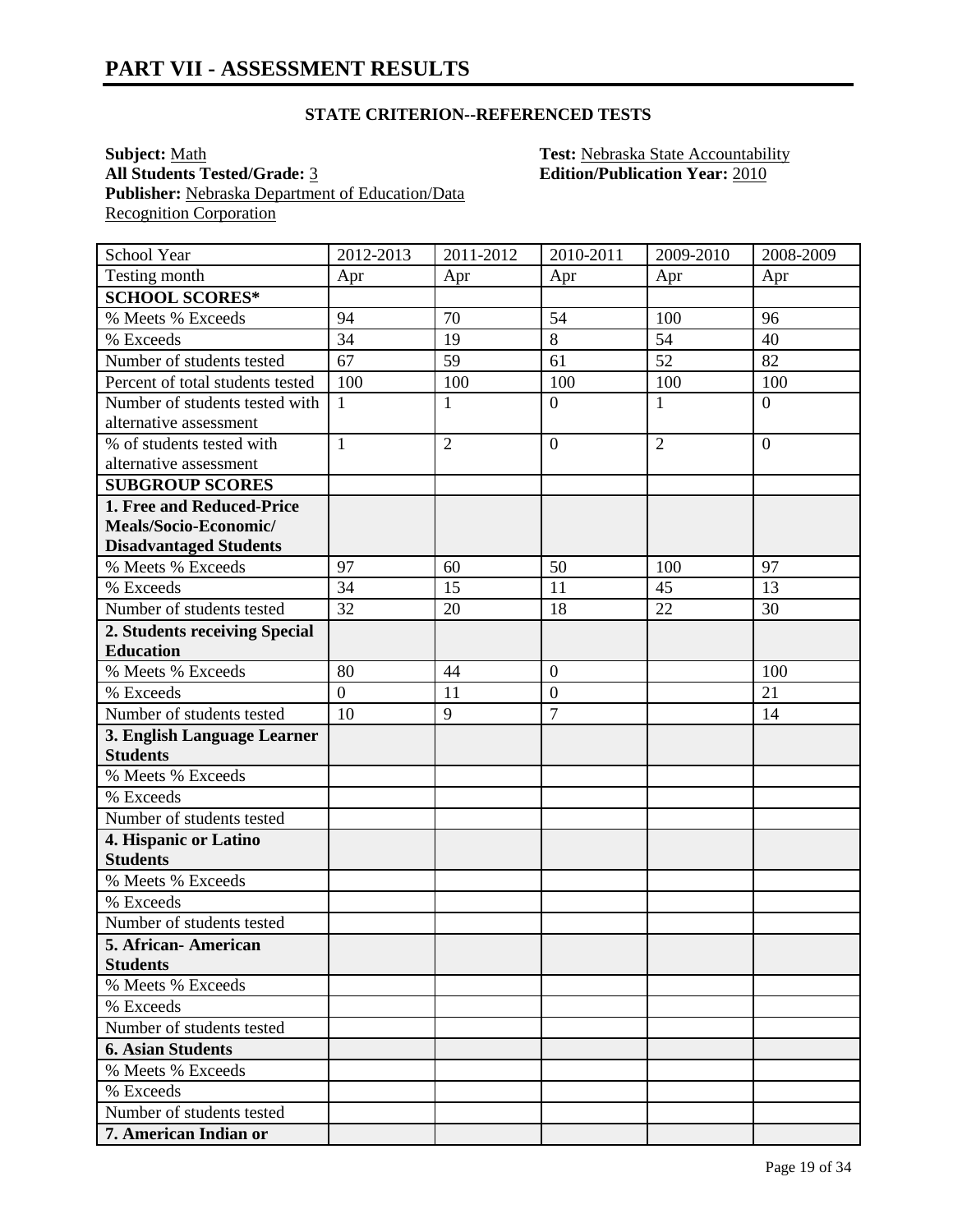| <b>Alaska Native Students</b>    |    |    |    |     |    |
|----------------------------------|----|----|----|-----|----|
| % Meets % Exceeds                |    |    |    |     |    |
| % Exceeds                        |    |    |    |     |    |
| Number of students tested        |    |    |    |     |    |
| 8. Native Hawaiian or other      |    |    |    |     |    |
| <b>Pacific Islander Students</b> |    |    |    |     |    |
| % Meets % Exceeds                |    |    |    |     |    |
| % Exceeds                        |    |    |    |     |    |
| Number of students tested        |    |    |    |     |    |
| 9. White Students                |    |    |    |     |    |
| % Meets % Exceeds                | 93 | 74 | 59 | 100 | 98 |
| % Exceeds                        | 34 | 21 | 9  | 61  | 49 |
| Number of students tested        | 58 | 47 | 54 | 38  | 57 |
| <b>10. Two or More Races</b>     |    |    |    |     |    |
| identified Students              |    |    |    |     |    |
| % Meets % Exceeds                |    |    |    |     |    |
| % Exceeds                        |    |    |    |     |    |
| Number of students tested        |    |    |    |     |    |
| 11. Other 1: Other 1             |    |    |    |     |    |
| % Meets % Exceeds                |    |    |    |     |    |
| % Exceeds                        |    |    |    |     |    |
| Number of students tested        |    |    |    |     |    |
| 12. Other 2: Other 2             |    |    |    |     |    |
| % Meets % Exceeds                |    |    |    |     |    |
| % Exceeds                        |    |    |    |     |    |
| Number of students tested        |    |    |    |     |    |
| 13. Other 3: Other 3             |    |    |    |     |    |
| % Meets % Exceeds                |    |    |    |     |    |
| % Exceeds                        |    |    |    |     |    |
| Number of students tested        |    |    |    |     |    |

In 2009-2010, the state standards in reading were revised, which led to the need for a NeSA reading test. This was the first year that all schools across the state were required to take the same tests in grades 3-8 and 11. The math standards were revised in 2010-2011. This assessment system replaced Nebraska's Schoolbased Teacher-led assessment and Reporting System (STARS), where all schools created their own common district assessments. A new baseline for reading was established in 2009-2010, so comparisons to previous student achievement data would not be appropriate. The new baseline for math was 2010-2011.

In 2009-2010, Special Education data was not available (masked) on the State of the Schools Report.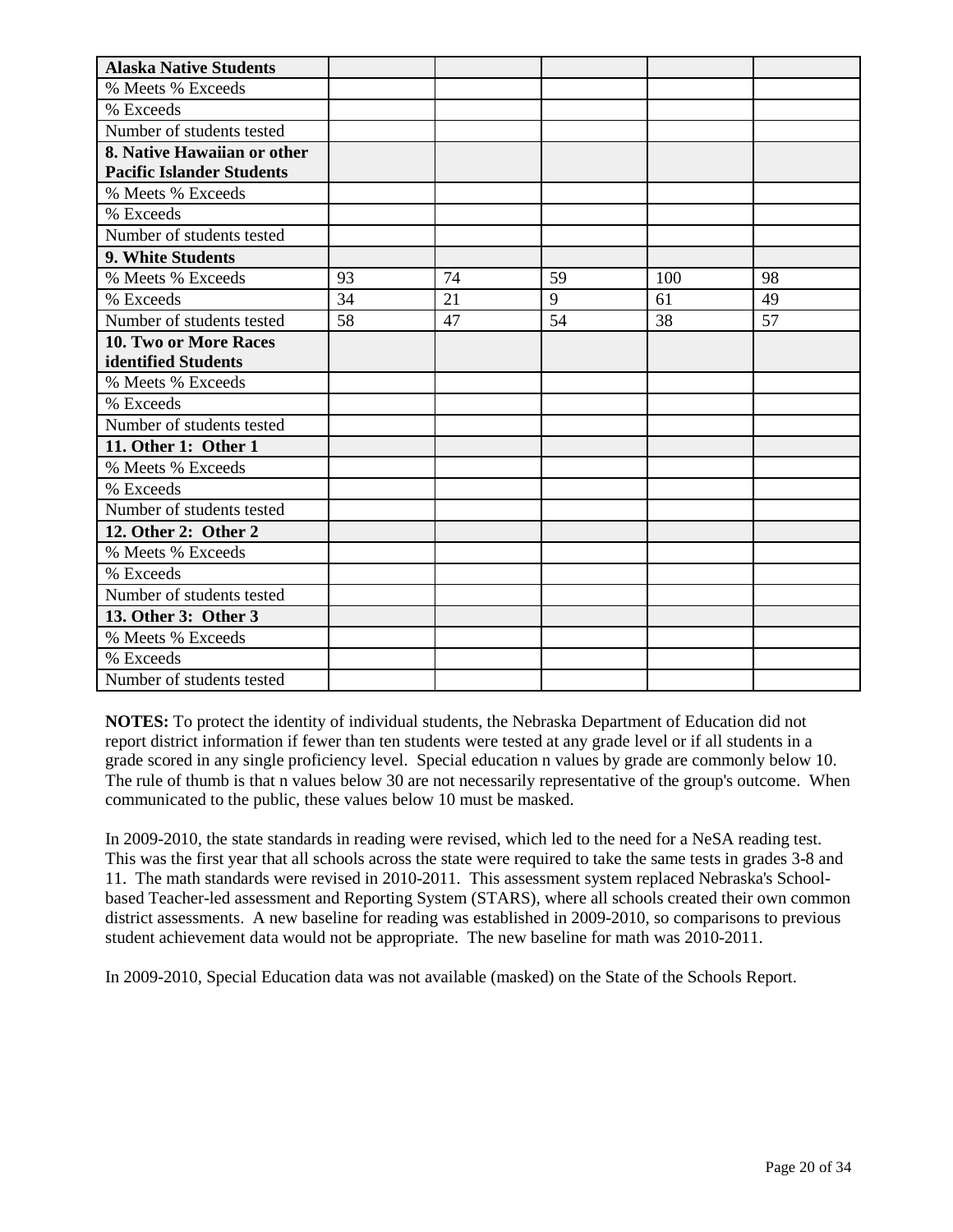#### **Subject:** <u>Math</u> **Test: Nebraska State Accountability All Students Tested/Grade:** 4 **Edition/Publication Year:** 2010 **Publisher:** Nebraska Department of Education/Data **Recognition Corporation**

| School Year                      | 2012-2013      | 2011-2012        | 2010-2011        | 2009-2010      | 2008-2009      |
|----------------------------------|----------------|------------------|------------------|----------------|----------------|
| Testing month                    | Apr            | Apr              | Apr              | Apr            | Apr            |
| <b>SCHOOL SCORES*</b>            |                |                  |                  |                |                |
| % Meets % Exceeds                | 88             | 88               | 52               | 100            | 99             |
| % Exceeds                        | 35             | 22               | $\overline{4}$   | 96             | 93             |
| Number of students tested        | 62             | 64               | 56               | 71             | 74             |
| Percent of total students tested | 100            | 100              | 100              | 100            | 100            |
| Number of students tested with   | $\overline{3}$ | $\mathbf{1}$     | $\overline{0}$   | $\overline{0}$ | $\overline{2}$ |
| alternative assessment           |                |                  |                  |                |                |
| % of students tested with        | $\overline{5}$ | $\overline{2}$   | $\overline{0}$   | $\overline{0}$ | 3              |
| alternative assessment           |                |                  |                  |                |                |
| <b>SUBGROUP SCORES</b>           |                |                  |                  |                |                |
| 1. Free and Reduced-Price        |                |                  |                  |                |                |
| Meals/Socio-Economic/            |                |                  |                  |                |                |
| <b>Disadvantaged Students</b>    |                |                  |                  |                |                |
| % Meets % Exceeds                | 83             | 91               | 50               | 100            | 100            |
| % Exceeds                        | 35             | 23               | $\overline{0}$   | 90             | 89             |
| Number of students tested        | 31             | 22               | 22               | 31             | 19             |
| 2. Students receiving Special    |                |                  |                  |                |                |
| <b>Education</b>                 |                |                  |                  |                |                |
| % Meets % Exceeds                | 100            | 63               | 63               | 100            |                |
| % Exceeds                        | 11             | $\boldsymbol{0}$ | $\boldsymbol{0}$ | 81             |                |
| Number of students tested        | $\overline{9}$ | 8                | 8                | 16             |                |
| 3. English Language Learner      |                |                  |                  |                |                |
| <b>Students</b>                  |                |                  |                  |                |                |
| % Meets % Exceeds                |                |                  |                  |                |                |
| % Exceeds                        |                |                  |                  |                |                |
| Number of students tested        |                |                  |                  |                |                |
| 4. Hispanic or Latino            |                |                  |                  |                |                |
| <b>Students</b>                  |                |                  |                  |                |                |
| % Meets % Exceeds                |                |                  |                  |                |                |
| % Exceeds                        |                |                  |                  |                |                |
| Number of students tested        |                |                  |                  |                |                |
| 5. African-American              |                |                  |                  |                |                |
| <b>Students</b>                  |                |                  |                  |                |                |
| % Meets % Exceeds                |                |                  |                  |                |                |
| % Exceeds                        |                |                  |                  |                |                |
| Number of students tested        |                |                  |                  |                |                |
| <b>6. Asian Students</b>         |                |                  |                  |                |                |
| % Meets % Exceeds                |                |                  |                  |                |                |
| % Exceeds                        |                |                  |                  |                |                |
| Number of students tested        |                |                  |                  |                |                |
| 7. American Indian or            |                |                  |                  |                |                |
| <b>Alaska Native Students</b>    |                |                  |                  |                |                |
| % Meets % Exceeds                |                |                  |                  |                |                |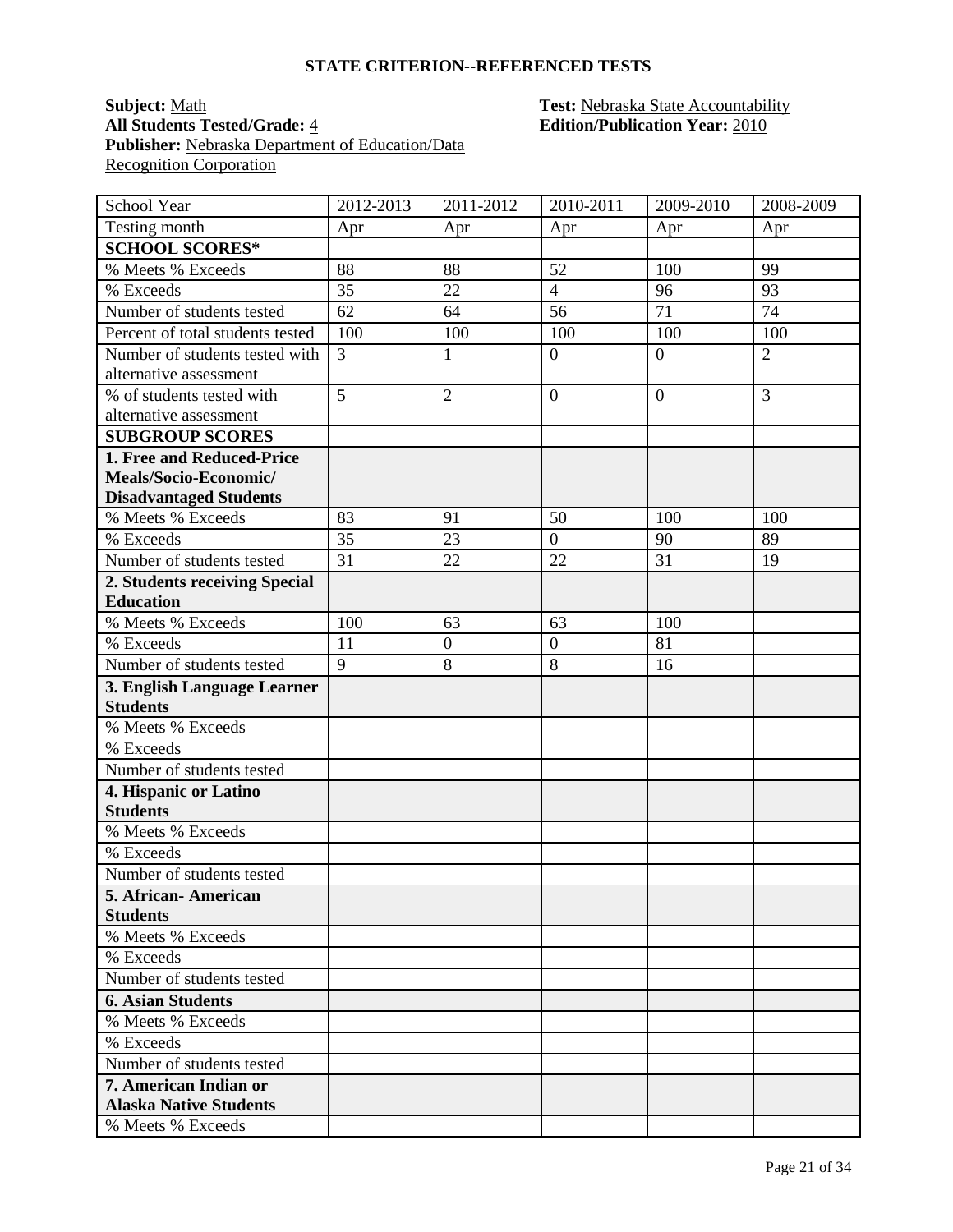| % Exceeds                        |    |    |    |     |    |
|----------------------------------|----|----|----|-----|----|
| Number of students tested        |    |    |    |     |    |
| 8. Native Hawaiian or other      |    |    |    |     |    |
| <b>Pacific Islander Students</b> |    |    |    |     |    |
| % Meets % Exceeds                |    |    |    |     |    |
| % Exceeds                        |    |    |    |     |    |
| Number of students tested        |    |    |    |     |    |
| 9. White Students                |    |    |    |     |    |
| % Meets % Exceeds                | 88 | 90 | 66 | 100 | 98 |
| % Exceeds                        | 39 | 25 | 5  | 96  | 98 |
| Number of students tested        | 49 | 57 | 38 | 52  | 51 |
| <b>10. Two or More Races</b>     |    |    |    |     |    |
| identified Students              |    |    |    |     |    |
| % Meets % Exceeds                |    |    |    |     |    |
| % Exceeds                        |    |    |    |     |    |
| Number of students tested        |    |    |    |     |    |
| 11. Other 1: Other 1             |    |    |    |     |    |
| % Meets % Exceeds                |    |    |    |     |    |
| % Exceeds                        |    |    |    |     |    |
| Number of students tested        |    |    |    |     |    |
| 12. Other 2: Other 2             |    |    |    |     |    |
| % Meets % Exceeds                |    |    |    |     |    |
| % Exceeds                        |    |    |    |     |    |
| Number of students tested        |    |    |    |     |    |
| 13. Other 3: Other 3             |    |    |    |     |    |
| % Meets % Exceeds                |    |    |    |     |    |
| % Exceeds                        |    |    |    |     |    |
| Number of students tested        |    |    |    |     |    |

In 2009-2010, the state standards in reading were revised, which led to the need for a NeSA reading test. This was the first year that all schools across the state were required to take the same tests in grades 3-8 and 11. The math standards were revised in 2010-2011. This assessment system replaced Nebraska's Schoolbased Teacher-led assessment and Reporting System (STARS), where all schools created their own common district assessments. A new baseline for reading was established in 2009-2010, so comparisons to previous student achievement data comparisons would not be appropriate. The new baseline for math was 2010- 2011.

The Papillion-La Vista School District (PLSD) prides itself in inclusive practices that attract children with the most significant cognitive disabilities. Unlike any other district in the metropolitan Omaha area, all students in PLSD attend their neighborhood school from grade Kindergarten through twelve. As stated, this opportunity is not available for them in any other district in the metropolitan area as all surrounding districts choose to serve certain students in cluster sites. As a result, the 1% limit was exceeded (>2% Blue Ribbon guideline).

In 2008-2009, Special Education data was not available (masked) on the State of the Schools Report.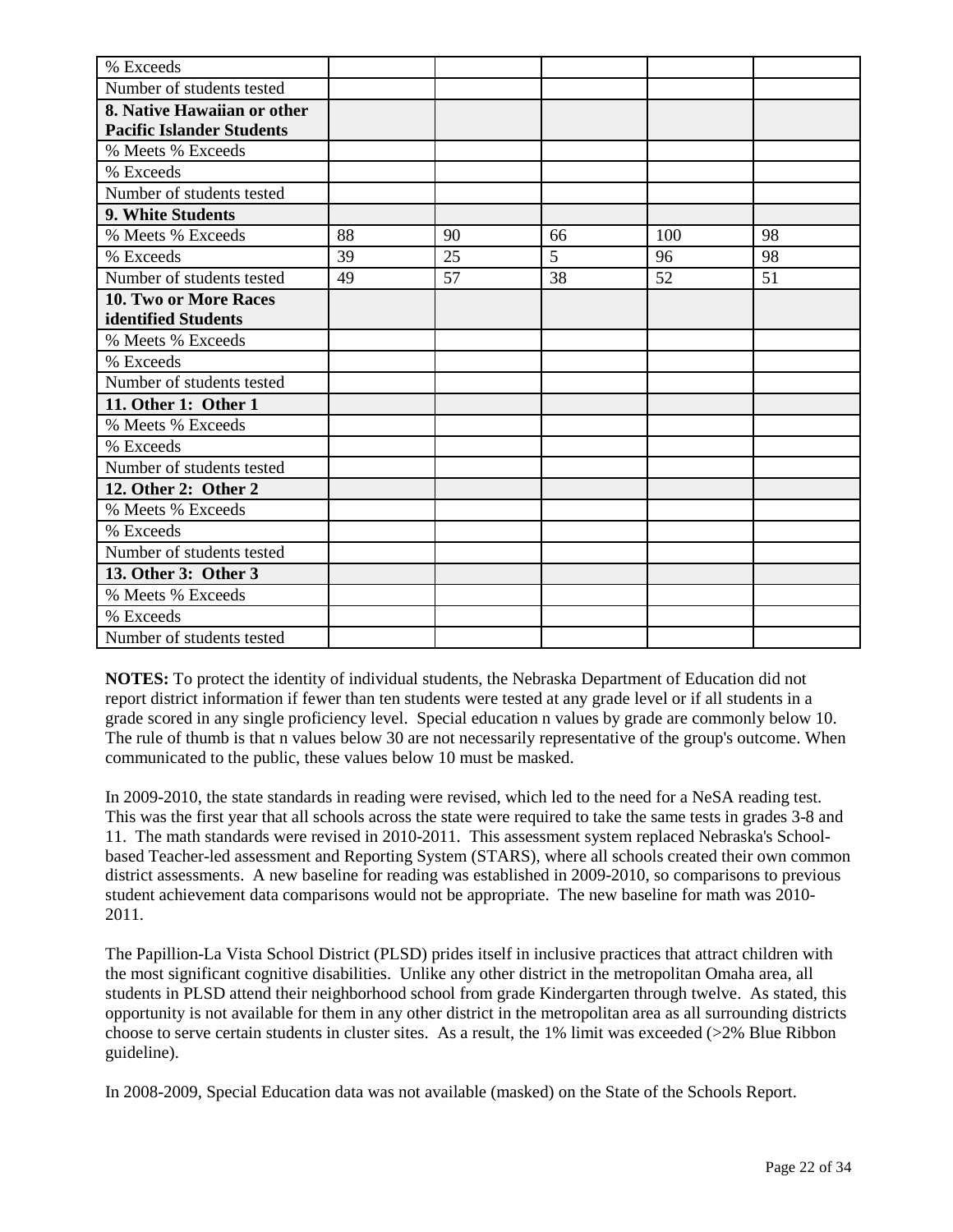#### **Subject:** <u>Math</u> **Test: Nebraska State Accountability All Students Tested/Grade:** 5 **Edition/Publication Year:** 2010 Publisher: Nebraska Department of Education/Data **Recognition Corporation**

| School Year                      | 2012-2013      | 2011-2012        | 2010-2011      | 2009-2010      | 2008-2009      |
|----------------------------------|----------------|------------------|----------------|----------------|----------------|
| Testing month                    | Apr            | Apr              | Apr            | Apr            | Apr            |
| <b>SCHOOL SCORES*</b>            |                |                  |                |                |                |
| % Meets % Exceeds                | 82             | 84               | 57             | 99             | 100            |
| % Exceeds                        | 22             | 20               | 12             | 84             |                |
| Number of students tested        | 72             | 56               | 65             | 67             | 59             |
| Percent of total students tested | 100            | 100              | 100            | 100            | 100            |
| Number of students tested with   | $\mathbf{1}$   | $\overline{0}$   | $\mathbf{1}$   | $\overline{2}$ | $\overline{0}$ |
| alternative assessment           |                |                  |                |                |                |
| % of students tested with        | $\mathbf{1}$   | $\boldsymbol{0}$ | $\mathbf{1}$   | 3              | $\overline{0}$ |
| alternative assessment           |                |                  |                |                |                |
| <b>SUBGROUP SCORES</b>           |                |                  |                |                |                |
| 1. Free and Reduced-Price        |                |                  |                |                |                |
| Meals/Socio-Economic/            |                |                  |                |                |                |
| <b>Disadvantaged Students</b>    |                |                  |                |                |                |
| % Meets % Exceeds                | 83             | 74               | 50             | 95             | 100            |
| % Exceeds                        | 14             | 16               | $\overline{4}$ | 79             |                |
| Number of students tested        | 29             | 19               | 26             | 19             | 18             |
| 2. Students receiving Special    |                |                  |                |                |                |
| <b>Education</b>                 |                |                  |                |                |                |
| % Meets % Exceeds                | 60             | 90               | 36             | 100            |                |
| % Exceeds                        | $\overline{0}$ | 20               | $\mathbf{0}$   |                |                |
| Number of students tested        | 10             | 10               | 14             | 14             |                |
| 3. English Language Learner      |                |                  |                |                |                |
| <b>Students</b>                  |                |                  |                |                |                |
| % Meets % Exceeds                |                |                  |                |                |                |
| % Exceeds                        |                |                  |                |                |                |
| Number of students tested        |                |                  |                |                |                |
| 4. Hispanic or Latino            |                |                  |                |                |                |
| <b>Students</b>                  |                |                  |                |                |                |
| % Meets % Exceeds                |                |                  |                |                |                |
| % Exceeds                        |                |                  |                |                |                |
| Number of students tested        |                |                  |                |                |                |
| 5. African-American              |                |                  |                |                |                |
| <b>Students</b>                  |                |                  |                |                |                |
| % Meets % Exceeds                |                |                  |                |                |                |
| % Exceeds                        |                |                  |                |                |                |
| Number of students tested        |                |                  |                |                |                |
| <b>6. Asian Students</b>         |                |                  |                |                |                |
| % Meets % Exceeds                |                |                  |                |                |                |
| % Exceeds                        |                |                  |                |                |                |
| Number of students tested        |                |                  |                |                |                |
| 7. American Indian or            |                |                  |                |                |                |
| <b>Alaska Native Students</b>    |                |                  |                |                |                |
| % Meets % Exceeds                |                |                  |                |                |                |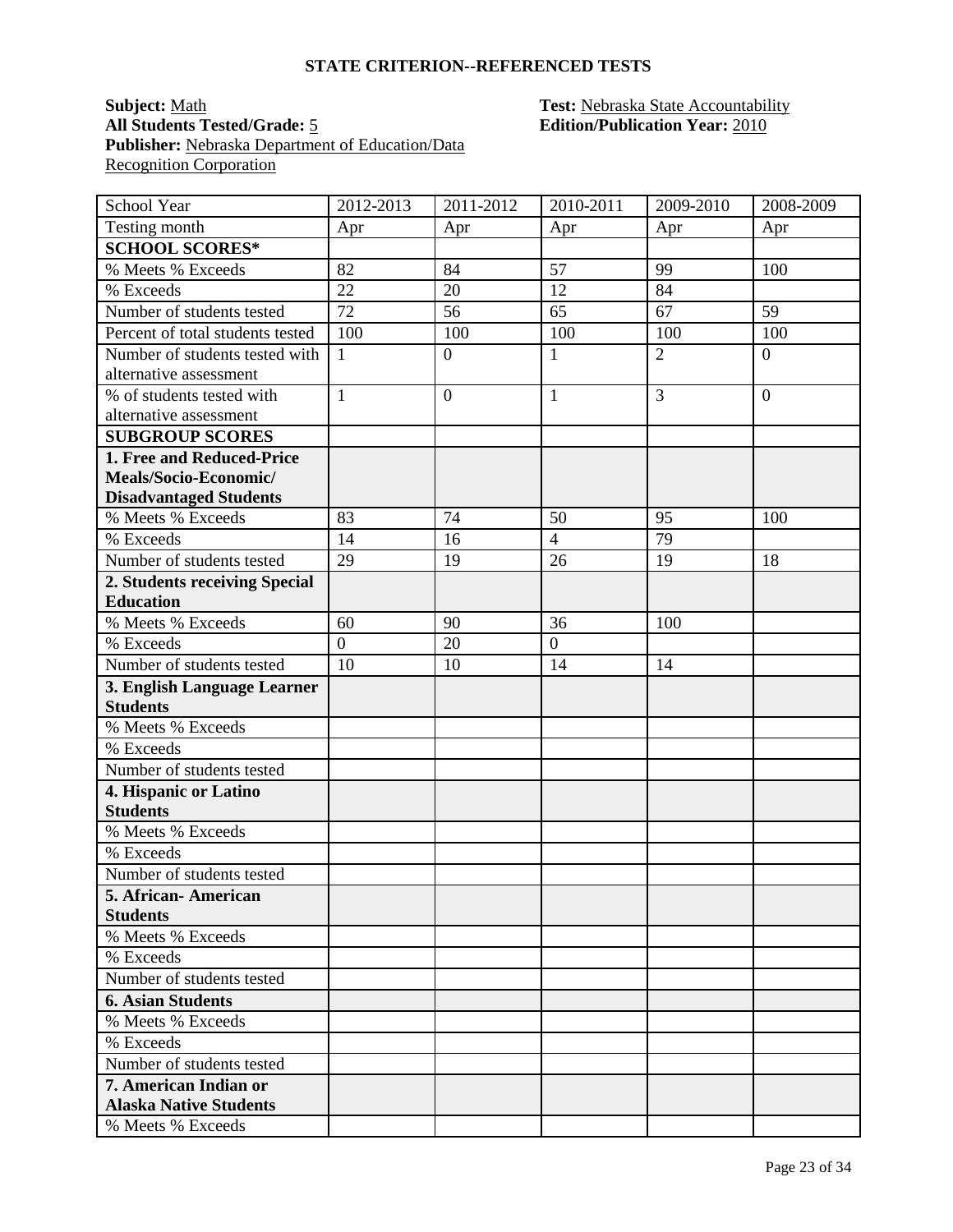| % Exceeds                        |    |    |    |    |     |
|----------------------------------|----|----|----|----|-----|
| Number of students tested        |    |    |    |    |     |
| 8. Native Hawaiian or other      |    |    |    |    |     |
| <b>Pacific Islander Students</b> |    |    |    |    |     |
| % Meets % Exceeds                |    |    |    |    |     |
| % Exceeds                        |    |    |    |    |     |
| Number of students tested        |    |    |    |    |     |
| 9. White Students                |    |    |    |    |     |
| % Meets % Exceeds                | 86 | 94 | 65 | 98 | 100 |
| % Exceeds                        | 27 | 26 | 16 | 89 |     |
| Number of students tested        | 59 | 38 | 49 | 45 | 49  |
| <b>10. Two or More Races</b>     |    |    |    |    |     |
| identified Students              |    |    |    |    |     |
| % Meets % Exceeds                |    |    |    |    |     |
| % Exceeds                        |    |    |    |    |     |
| Number of students tested        |    |    |    |    |     |
| 11. Other 1: Other 1             |    |    |    |    |     |
| % Meets % Exceeds                |    |    |    |    |     |
| % Exceeds                        |    |    |    |    |     |
| Number of students tested        |    |    |    |    |     |
| 12. Other 2: Other 2             |    |    |    |    |     |
| % Meets % Exceeds                |    |    |    |    |     |
| % Exceeds                        |    |    |    |    |     |
| Number of students tested        |    |    |    |    |     |
| 13. Other 3: Other 3             |    |    |    |    |     |
| % Meets % Exceeds                |    |    |    |    |     |
| % Exceeds                        |    |    |    |    |     |
| Number of students tested        |    |    |    |    |     |

In 2009-2010, the state standards in reading were revised, which led to the need for a NeSA reading test. This was the first year that all schools across the state were required to take the same tests in grades 3-8 and 11. The math standards were revised in 2010-2011. This assessment system replaced Nebraska's Schoolbased Teacher-led assessment and Reporting System (STARS), where all schools created their own common district assessments. A new baseline for reading was established in 2009-2010, so comparisons to previous student achievement data would not be appropriate. The new baseline for math was 2010-2011.

The Papillion-La Vista School District (PLSD) prides itself in inclusive practices that attract children with the most significant cognitive disabilities. Unlike any other district in the metropolitan Omaha area, all students in PLSD attend their neighborhood school from grade Kindergarten through twelve. As stated, this opportunity is not available for them in any other district in the metropolitan area as all surrounding districts choose to serve certain students in cluster sites. As a result, the  $1\%$  limit was exceeded ( $>2\%$ Blue Ribbon guideline).

Where the cells are empty, the data was masked on the State of the Schools Report.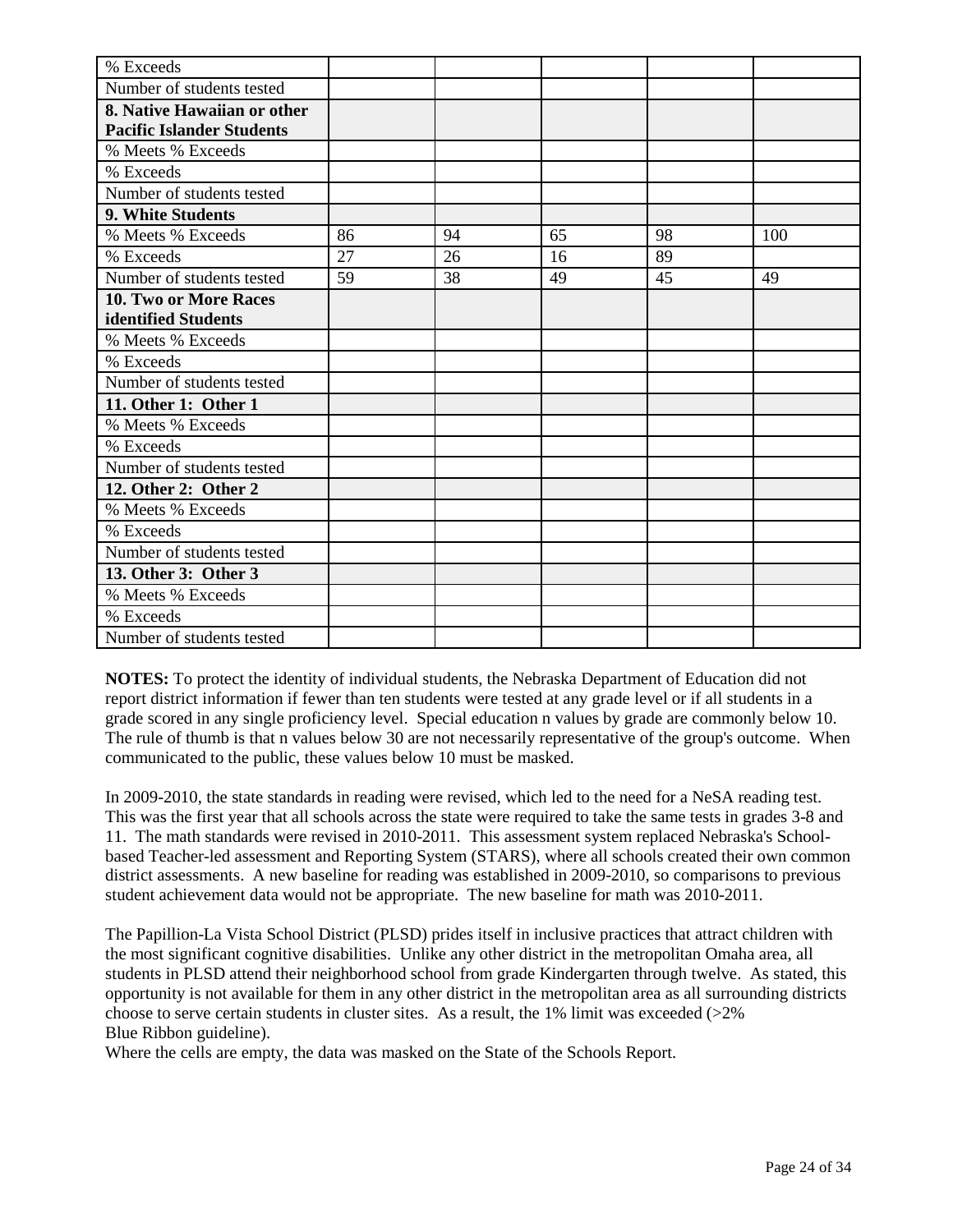#### **Subject:** <u>Math</u> **Test: Nebraska State Accountability All Students Tested/Grade:** 6 **Edition/Publication Year:** 2010 **Publisher:** Nebraska Department of Education/Data **Recognition Corporation**

| School Year                                              | 2012-2013        | $2011 - 2012$    | 2010-2011      | 2009-2010      | 2008-2009      |
|----------------------------------------------------------|------------------|------------------|----------------|----------------|----------------|
| Testing month                                            | Apr              | Apr              | Apr            | Apr            | Apr            |
| <b>SCHOOL SCORES*</b>                                    |                  |                  |                |                |                |
| % Meets % Exceeds                                        | 81               | 77               | 58             | 97             | 100            |
| % Exceeds                                                | 30               | 23               | 10             | 95             |                |
| Number of students tested                                | 53               | 65               | 62             | 61             |                |
| Percent of total students tested                         | 100              | 100              | 100            | 100            | 100            |
| Number of students tested with<br>alternative assessment | $\boldsymbol{0}$ | $\mathbf{1}$     | $\overline{2}$ | $\mathbf{1}$   | $\overline{0}$ |
| % of students tested with<br>alternative assessment      | $\overline{0}$   | $\overline{2}$   | 3              | $\overline{2}$ | $\overline{0}$ |
| <b>SUBGROUP SCORES</b>                                   |                  |                  |                |                |                |
| 1. Free and Reduced-Price                                |                  |                  |                |                |                |
| Meals/Socio-Economic/                                    |                  |                  |                |                |                |
| <b>Disadvantaged Students</b>                            |                  |                  |                |                |                |
| % Meets % Exceeds                                        | 63               | 69               | 45             | 96             | 100            |
| % Exceeds                                                | 21               | 14               | 15             | 91             |                |
| Number of students tested                                | 19               | 22               | 20             | 23             |                |
| 2. Students receiving Special                            |                  |                  |                |                |                |
| <b>Education</b>                                         |                  |                  |                |                |                |
| % Meets % Exceeds                                        | 76               | 30               | 16             |                |                |
| % Exceeds                                                | 13               | $\boldsymbol{0}$ | 8              |                |                |
| Number of students tested                                | $\overline{8}$   | 10               | 12             |                |                |
| 3. English Language Learner                              |                  |                  |                |                |                |
| <b>Students</b>                                          |                  |                  |                |                |                |
| % Meets % Exceeds                                        |                  |                  |                |                |                |
| % Exceeds                                                |                  |                  |                |                |                |
| Number of students tested                                |                  |                  |                |                |                |
| 4. Hispanic or Latino<br><b>Students</b>                 |                  |                  |                |                |                |
| % Meets % Exceeds                                        |                  |                  |                |                |                |
| % Exceeds                                                |                  |                  |                |                |                |
| Number of students tested                                |                  |                  |                |                |                |
| 5. African-American                                      |                  |                  |                |                |                |
| <b>Students</b>                                          |                  |                  |                |                |                |
| % Meets % Exceeds                                        |                  |                  |                |                |                |
| % Exceeds                                                |                  |                  |                |                |                |
| Number of students tested                                |                  |                  |                |                |                |
| <b>6. Asian Students</b>                                 |                  |                  |                |                |                |
| % Meets % Exceeds                                        |                  |                  |                |                |                |
| % Exceeds                                                |                  |                  |                |                |                |
| Number of students tested                                |                  |                  |                |                |                |
| 7. American Indian or                                    |                  |                  |                |                |                |
| <b>Alaska Native Students</b>                            |                  |                  |                |                |                |
| % Meets % Exceeds                                        |                  |                  |                |                |                |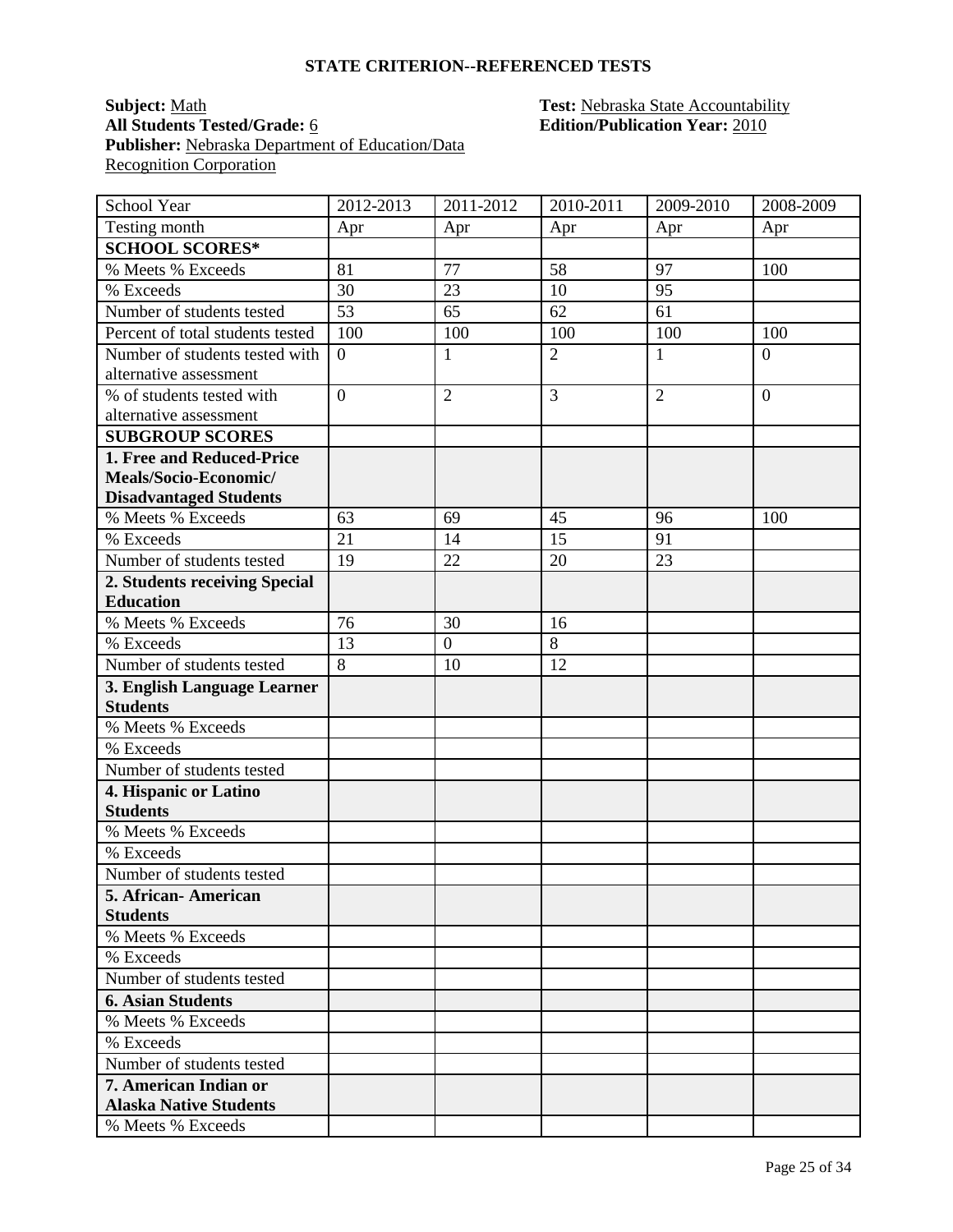| % Exceeds                        |    |    |    |     |     |
|----------------------------------|----|----|----|-----|-----|
| Number of students tested        |    |    |    |     |     |
| 8. Native Hawaiian or other      |    |    |    |     |     |
| <b>Pacific Islander Students</b> |    |    |    |     |     |
| % Meets % Exceeds                |    |    |    |     |     |
| % Exceeds                        |    |    |    |     |     |
| Number of students tested        |    |    |    |     |     |
| 9. White Students                |    |    |    |     |     |
| % Meets % Exceeds                | 88 | 82 | 71 | 100 | 100 |
| % Exceeds                        | 34 | 28 | 10 | 98  |     |
| Number of students tested        | 35 | 50 | 41 | 51  | 43  |
| 10. Two or More Races            |    |    |    |     |     |
| identified Students              |    |    |    |     |     |
| % Meets % Exceeds                |    |    |    |     |     |
| % Exceeds                        |    |    |    |     |     |
| Number of students tested        |    |    |    |     |     |
| 11. Other 1: Other 1             |    |    |    |     |     |
| % Meets % Exceeds                |    |    |    |     |     |
| % Exceeds                        |    |    |    |     |     |
| Number of students tested        |    |    |    |     |     |
| 12. Other 2: Other 2             |    |    |    |     |     |
| % Meets % Exceeds                |    |    |    |     |     |
| % Exceeds                        |    |    |    |     |     |
| Number of students tested        |    |    |    |     |     |
| 13. Other 3: Other 3             |    |    |    |     |     |
| % Meets % Exceeds                |    |    |    |     |     |
| % Exceeds                        |    |    |    |     |     |
| Number of students tested        |    |    |    |     |     |

In 2009-2010, the state standards in reading were revised, which led to the need for a NeSA reading test. This was the first year that all schools across the state were required to take the same tests in grades 3-8 and 11. The math standards were revised in 2010-2011. This assessment system replaced Nebraska's Schoolbased Teacher-led assessment and Reporting System (STARS), where all schools created their own common district assessments. A new baseline for reading was established in 2009-2010, so comparisons to previous student achievement data would not be appropriate. The new baseline for math was 2010-2011.

The Papillion-La Vista School District (PLSD) prides itself in inclusive practices that attract children with the most significant cognitive disabilities. Unlike any other district in the metropolitan Omaha area, all students in PLSD attend their neighborhood school from grade Kindergarten through twelve. As stated, this opportunity is not available for them in any other district in the metropolitan area as all surrounding districts choose to serve certain students in cluster sites. As a result, the 1% limit was exceeded (>2% Blue Ribbon guideline).

Where the cells are empty, the data was masked on the State of the Schools Report.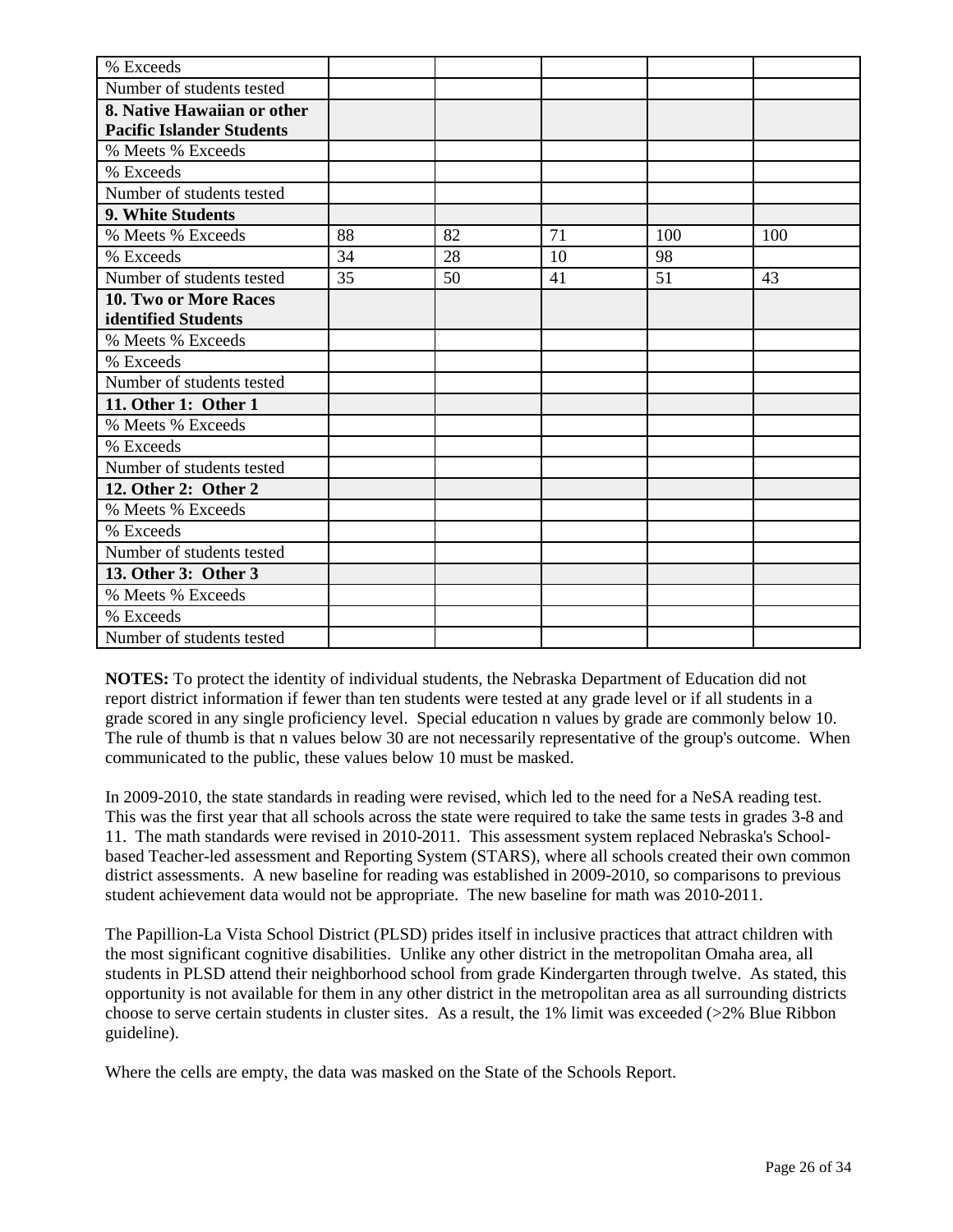#### **Subject: Reading/ELA Test: Nebraska State Accountability All Students Tested/Grade:** 3 **Edition/Publication Year:** 2009 Publisher: Nebraska Department of Education/Data **Recognition Corporation**

| School Year                                              | 2012-2013      | $2011 - 2012$    | 2010-2011        | 2009-2010      | 2008-2009      |
|----------------------------------------------------------|----------------|------------------|------------------|----------------|----------------|
| Testing month                                            | Apr            | Apr              | Apr              | Apr            | Apr            |
| <b>SCHOOL SCORES*</b>                                    |                |                  |                  |                |                |
| % Meets % Exceeds                                        | 91             | 81               | 64               | 65             | 95             |
| % Exceeds                                                | 32             | 20               | 10               | 8              | 88             |
| Number of students tested                                | 66             | 59               | 61               | 51             | 82             |
| Percent of total students tested                         | 100            | 100              | 100              | 100            | 100            |
| Number of students tested with<br>alternative assessment | $\mathbf{1}$   | $\mathbf{1}$     | $\overline{0}$   | $\mathbf{1}$   | $\overline{0}$ |
| % of students tested with<br>alternative assessment      | $\mathbf{1}$   | $\overline{2}$   | $\overline{0}$   | $\overline{2}$ | $\overline{0}$ |
| <b>SUBGROUP SCORES</b>                                   |                |                  |                  |                |                |
| 1. Free and Reduced-Price                                |                |                  |                  |                |                |
| Meals/Socio-Economic/                                    |                |                  |                  |                |                |
| <b>Disadvantaged Students</b>                            |                |                  |                  |                |                |
| % Meets % Exceeds                                        | 94             | 80               | 67               | 57             | 97             |
| % Exceeds                                                | 29             | 15               | $\overline{0}$   | $\overline{0}$ | 77             |
| Number of students tested                                | 31             | 20               | 18               | 21             | 30             |
| 2. Students receiving Special                            |                |                  |                  |                |                |
| <b>Education</b>                                         |                |                  |                  |                |                |
| % Meets % Exceeds                                        | 89             | 56               | 29               | 50             | 100            |
| % Exceeds                                                | $\overline{0}$ | $\boldsymbol{0}$ | $\boldsymbol{0}$ | $\overline{0}$ | 93             |
| Number of students tested                                | $\overline{9}$ | 9                | $\overline{7}$   | $\overline{2}$ | 14             |
| 3. English Language Learner                              |                |                  |                  |                |                |
| <b>Students</b>                                          |                |                  |                  |                |                |
| % Meets % Exceeds                                        |                |                  |                  |                |                |
| % Exceeds                                                |                |                  |                  |                |                |
| Number of students tested                                |                |                  |                  |                |                |
| 4. Hispanic or Latino                                    |                |                  |                  |                |                |
| <b>Students</b>                                          |                |                  |                  |                |                |
| % Meets % Exceeds                                        |                |                  |                  |                |                |
| % Exceeds                                                |                |                  |                  |                |                |
| Number of students tested                                |                |                  |                  |                |                |
| 5. African-American                                      |                |                  |                  |                |                |
| <b>Students</b><br>% Meets % Exceeds                     |                |                  |                  |                |                |
|                                                          |                |                  |                  |                |                |
| % Exceeds<br>Number of students tested                   |                |                  |                  |                |                |
| <b>6. Asian Students</b>                                 |                |                  |                  |                |                |
| % Meets % Exceeds                                        |                |                  |                  |                |                |
| % Exceeds                                                |                |                  |                  |                |                |
| Number of students tested                                |                |                  |                  |                |                |
| <b>7. American Indian or</b>                             |                |                  |                  |                |                |
| <b>Alaska Native Students</b>                            |                |                  |                  |                |                |
| % Meets % Exceeds                                        |                |                  |                  |                |                |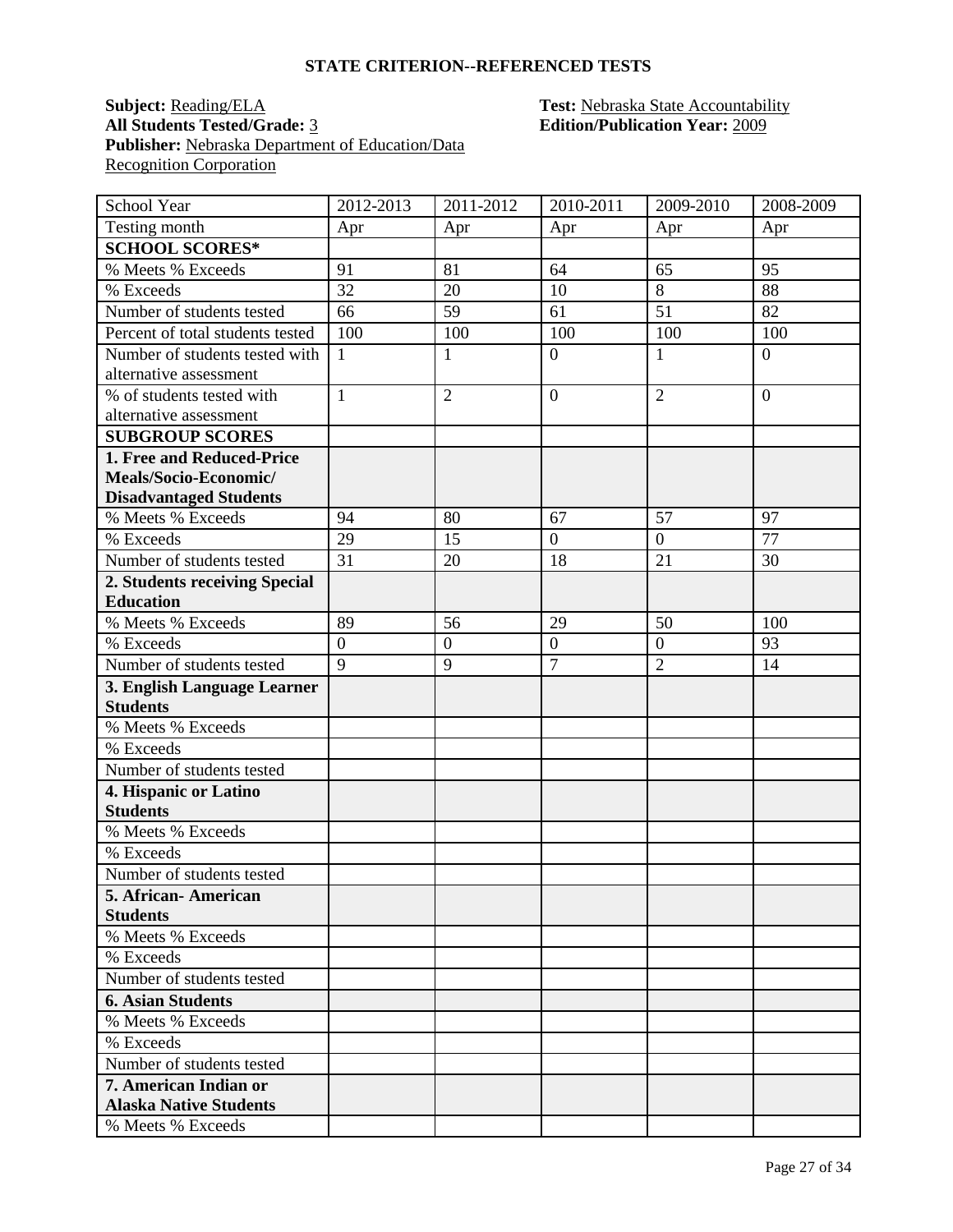| % Exceeds                        |    |    |    |    |    |
|----------------------------------|----|----|----|----|----|
| Number of students tested        |    |    |    |    |    |
| 8. Native Hawaiian or other      |    |    |    |    |    |
| <b>Pacific Islander Students</b> |    |    |    |    |    |
| % Meets % Exceeds                |    |    |    |    |    |
| % Exceeds                        |    |    |    |    |    |
| Number of students tested        |    |    |    |    |    |
| 9. White Students                |    |    |    |    |    |
| % Meets % Exceeds                | 93 | 81 | 67 | 72 | 98 |
| % Exceeds                        | 32 | 26 | 11 | 11 | 93 |
| Number of students tested        | 57 | 47 | 54 | 38 | 57 |
| <b>10. Two or More Races</b>     |    |    |    |    |    |
| identified Students              |    |    |    |    |    |
| % Meets % Exceeds                |    |    |    |    |    |
| % Exceeds                        |    |    |    |    |    |
| Number of students tested        |    |    |    |    |    |
| 11. Other 1: Other 1             |    |    |    |    |    |
| % Meets % Exceeds                |    |    |    |    |    |
| % Exceeds                        |    |    |    |    |    |
| Number of students tested        |    |    |    |    |    |
| 12. Other 2: Other 2             |    |    |    |    |    |
| % Meets % Exceeds                |    |    |    |    |    |
| % Exceeds                        |    |    |    |    |    |
| Number of students tested        |    |    |    |    |    |
| 13. Other 3: Other 3             |    |    |    |    |    |
| % Meets % Exceeds                |    |    |    |    |    |
| % Exceeds                        |    |    |    |    |    |
| Number of students tested        |    |    |    |    |    |

In 2009-2010, the state standards in reading were revised, which led to the need for a NeSA reading test. This was the first year that all schools across the state were required to take the same tests in grades 3-8 and 11. The math standards were revised in 2010-2011. This assessment system replaced Nebraska's Schoolbased Teacher-led assessment and Reporting System (STARS), where all schools created their own common district assessments. A new baseline for reading was established in 2009-2010, so comparisons to previous student achievement data comparisons would not be appropriate. The new baseline for math was 2010- 2011.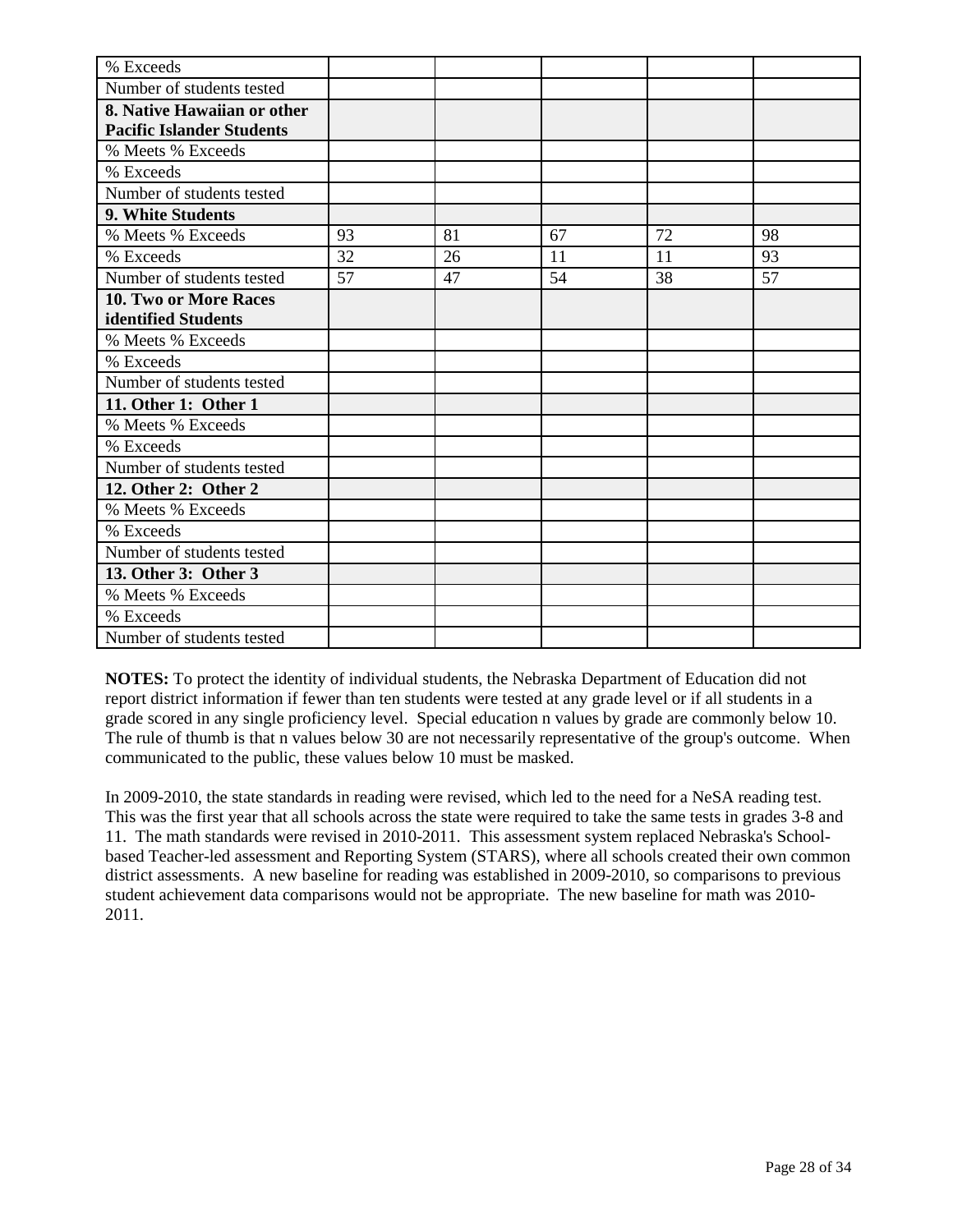#### **Subject: Reading/ELA Test: Nebraska State Accountability All Students Tested/Grade:** 4 **Edition/Publication Year:** 2009 Publisher: Nebraska Department of Education/Data **Recognition Corporation**

| School Year                                              | 2012-2013      | $2011 - 2012$    | 2010-2011        | 2009-2010      | 2008-2009      |
|----------------------------------------------------------|----------------|------------------|------------------|----------------|----------------|
| Testing month                                            | Apr            | Apr              | Apr              | Apr            | Apr            |
| <b>SCHOOL SCORES*</b>                                    |                |                  |                  |                |                |
| % Meets % Exceeds                                        | 89             | 80               | 65               | 60             | 100            |
| % Exceeds                                                | 32             | 33               | 11               | 14             | $\overline{7}$ |
| Number of students tested                                | 63             | 64               | 56               | 65             | 74             |
| Percent of total students tested                         | 100            | 100              | 100              | 100            | 100            |
| Number of students tested with<br>alternative assessment | $\overline{2}$ | $\mathbf{1}$     | $\overline{0}$   | $\mathbf{1}$   | $\overline{2}$ |
| % of students tested with                                | $\overline{3}$ | $\overline{2}$   | $\overline{0}$   | $\mathbf{1}$   | 3              |
| alternative assessment                                   |                |                  |                  |                |                |
| <b>SUBGROUP SCORES</b>                                   |                |                  |                  |                |                |
| 1. Free and Reduced-Price<br>Meals/Socio-Economic/       |                |                  |                  |                |                |
| <b>Disadvantaged Students</b>                            |                |                  |                  |                |                |
| % Meets % Exceeds                                        | 88             | 77               | $5\overline{5}$  | 48             | 84             |
| % Exceeds                                                | 25             | 27               | $\overline{0}$   | 11             | $\overline{0}$ |
| Number of students tested                                | 32             | 22               | 22               | 27             | 19             |
| 2. Students receiving Special                            |                |                  |                  |                |                |
| <b>Education</b>                                         |                |                  |                  |                |                |
| % Meets % Exceeds                                        | 80             | 38               | 50               | 18             | 90             |
| % Exceeds                                                | 20             | $\boldsymbol{0}$ | $\boldsymbol{0}$ | $\overline{0}$ | $\overline{0}$ |
| Number of students tested                                | 10             | 8                | 8                | 11             | 20             |
| 3. English Language Learner                              |                |                  |                  |                |                |
| <b>Students</b>                                          |                |                  |                  |                |                |
| % Meets % Exceeds                                        |                |                  |                  |                |                |
| % Exceeds                                                |                |                  |                  |                |                |
| Number of students tested                                |                |                  |                  |                |                |
| 4. Hispanic or Latino                                    |                |                  |                  |                |                |
| <b>Students</b>                                          |                |                  |                  |                |                |
| % Meets % Exceeds                                        |                |                  |                  |                |                |
| % Exceeds                                                |                |                  |                  |                |                |
| Number of students tested                                |                |                  |                  |                |                |
| 5. African-American                                      |                |                  |                  |                |                |
| <b>Students</b>                                          |                |                  |                  |                |                |
| % Meets % Exceeds                                        |                |                  |                  |                |                |
| % Exceeds                                                |                |                  |                  |                |                |
| Number of students tested                                |                |                  |                  |                |                |
| <b>6. Asian Students</b><br>% Meets % Exceeds            |                |                  |                  |                |                |
| % Exceeds                                                |                |                  |                  |                |                |
| Number of students tested                                |                |                  |                  |                |                |
| <b>7. American Indian or</b>                             |                |                  |                  |                |                |
| <b>Alaska Native Students</b>                            |                |                  |                  |                |                |
| % Meets % Exceeds                                        |                |                  |                  |                |                |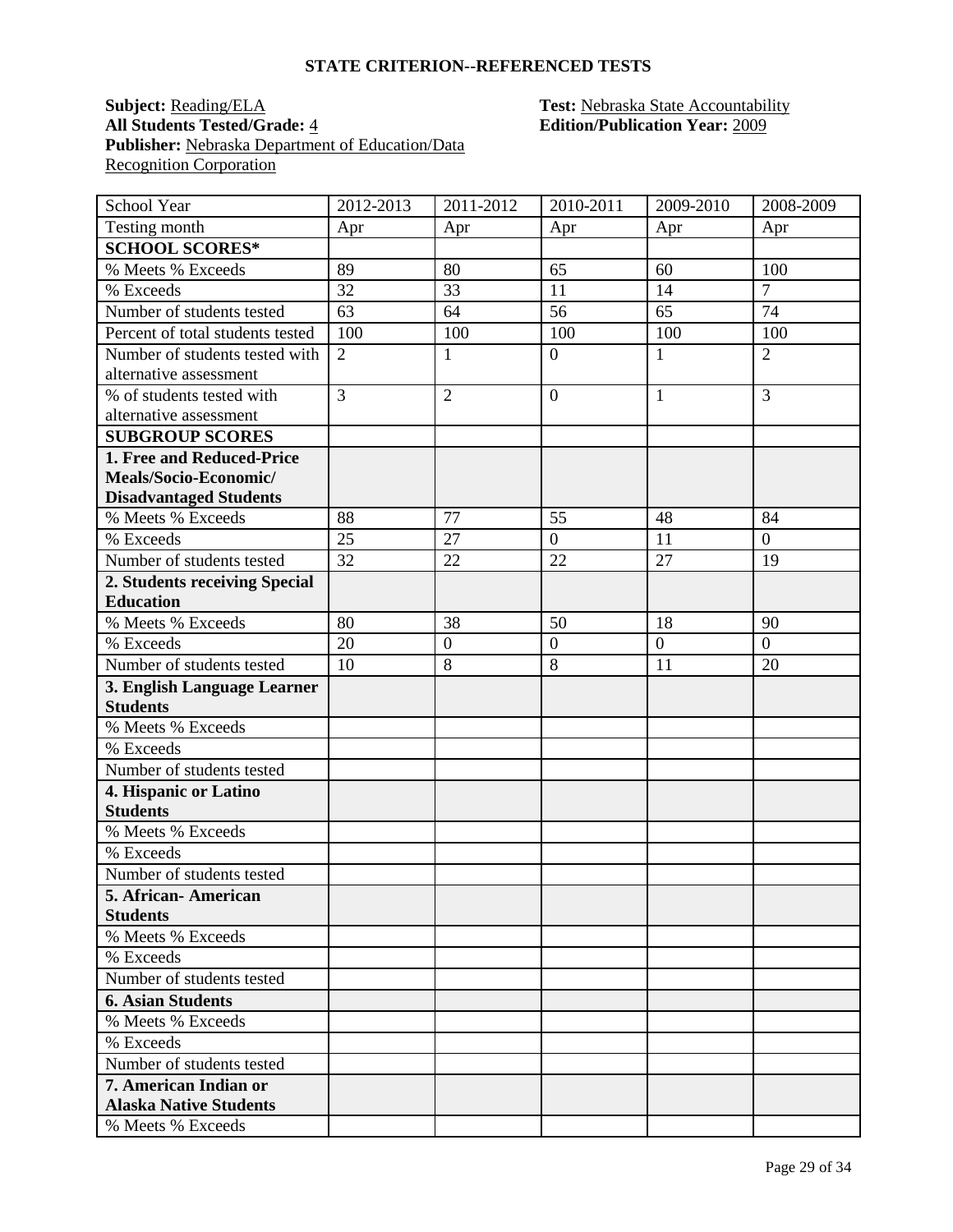| % Exceeds                                                       |    |    |    |    |          |
|-----------------------------------------------------------------|----|----|----|----|----------|
| Number of students tested                                       |    |    |    |    |          |
| 8. Native Hawaiian or other<br><b>Pacific Islander Students</b> |    |    |    |    |          |
| % Meets % Exceeds                                               |    |    |    |    |          |
| % Exceeds                                                       |    |    |    |    |          |
| Number of students tested                                       |    |    |    |    |          |
| 9. White Students                                               |    |    |    |    |          |
| % Meets % Exceeds                                               | 88 | 79 | 71 | 67 | 94       |
| % Exceeds                                                       | 36 | 35 | 13 | 18 | $\Omega$ |
| Number of students tested                                       | 50 | 57 | 38 | 49 | 51       |
| 10. Two or More Races<br>identified Students                    |    |    |    |    |          |
| % Meets % Exceeds                                               |    |    |    |    |          |
| % Exceeds                                                       |    |    |    |    |          |
| Number of students tested                                       |    |    |    |    |          |
| 11. Other 1: Other 1                                            |    |    |    |    |          |
| % Meets % Exceeds                                               |    |    |    |    |          |
| % Exceeds                                                       |    |    |    |    |          |
| Number of students tested                                       |    |    |    |    |          |
| 12. Other 2: Other 2                                            |    |    |    |    |          |
| % Meets % Exceeds                                               |    |    |    |    |          |
| % Exceeds                                                       |    |    |    |    |          |
| Number of students tested                                       |    |    |    |    |          |
| 13. Other 3: Other 3                                            |    |    |    |    |          |
| % Meets % Exceeds                                               |    |    |    |    |          |
| % Exceeds                                                       |    |    |    |    |          |
| Number of students tested                                       |    |    |    |    |          |

In 2009-2010, the state standards in reading were revised, which led to the need for a NeSA reading test. This was the first year that all schools across the state were required to take the same tests in grades 3-8 and 11. The math standards were revised in 2010-2011. This assessment system replaced Nebraska's Schoolbased Teacher-led assessment and Reporting System (STARS), where all schools created their own common district assessments. A new baseline for reading was established in 2009-2010, so comparisons to previous student achievement data comparisons would not be appropriate. The new baseline for math was 2010- 2011.

The Papillion-La Vista School District (PLSD) prides itself in inclusive practices that attract children with the most significant cognitive disabilities. Unlike any other district in the metropolitan Omaha area, all students in PLSD attend their neighborhood school from grade Kindergarten through twelve. As stated, this opportunity is not available for them in any other district in the metropolitan area as all surrounding districts choose to serve certain students in cluster sites. As a result, the 1% limit was exceeded (>2% Blue Ribbon guideline).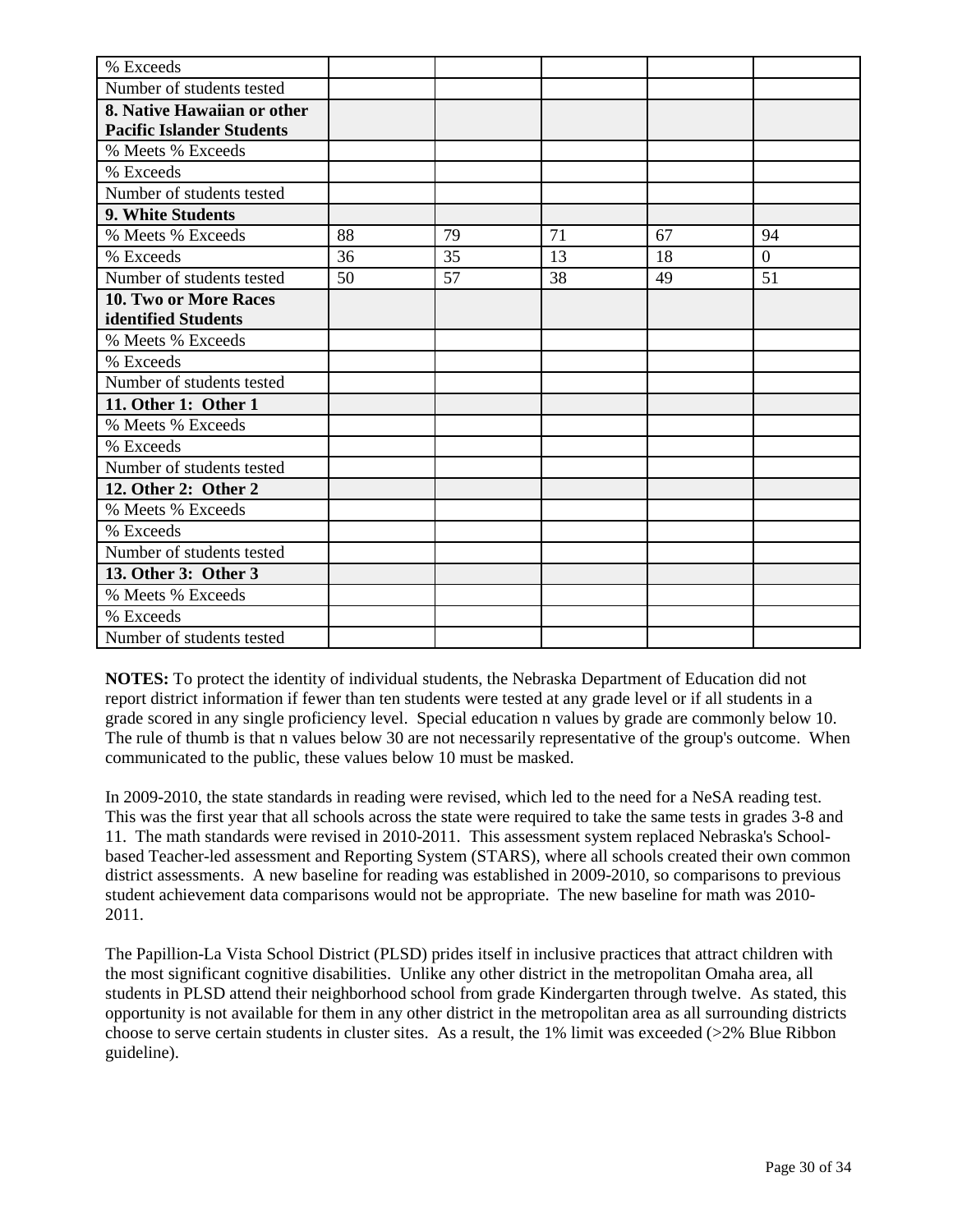#### **Subject: Reading/ELA Test: Nebraska State Accountability All Students Tested/Grade:** 5 **Edition/Publication Year:** 2009 Publisher: Nebraska Department of Education/Data **Recognition Corporation**

| School Year                                         | 2012-2013      | $2011 - 2012$    | 2010-2011    | 2009-2010      | 2008-2009      |
|-----------------------------------------------------|----------------|------------------|--------------|----------------|----------------|
| Testing month                                       | Apr            | Apr              | Apr          | Apr            | Apr            |
| <b>SCHOOL SCORES*</b>                               |                |                  |              |                |                |
| % Meets % Exceeds                                   | 89             | 91               | 57           | 71             | 100            |
| % Exceeds                                           | 32             | 34               | 14           | 16             | 100            |
| Number of students tested                           | 72             | 56               | 65           | 62             | 59             |
| Percent of total students tested                    | 100            | 100              | 100          | 100            | 100            |
| Number of students tested with                      | $\mathbf{1}$   | $\boldsymbol{0}$ | $\mathbf{1}$ | 3              | $\overline{0}$ |
| alternative assessment                              |                |                  |              |                |                |
| % of students tested with<br>alternative assessment | $\mathbf{1}$   | $\overline{0}$   | $\mathbf{1}$ | 5              | $\overline{0}$ |
| <b>SUBGROUP SCORES</b>                              |                |                  |              |                |                |
| 1. Free and Reduced-Price                           |                |                  |              |                |                |
| Meals/Socio-Economic/                               |                |                  |              |                |                |
| <b>Disadvantaged Students</b>                       |                |                  |              |                |                |
| % Meets % Exceeds                                   | 89             | 84               | 43           | 59             | 100            |
| % Exceeds                                           | 10             | 21               | 8            | 6              | 100            |
| Number of students tested                           | 29             | 19               | 26           | 17             | 18             |
| 2. Students receiving Special                       |                |                  |              |                |                |
| <b>Education</b>                                    |                |                  |              |                |                |
| % Meets % Exceeds                                   | 50             | 80               | 21           | 11             |                |
| % Exceeds                                           | $\overline{0}$ | 30               | $\mathbf{0}$ | $\overline{0}$ |                |
| Number of students tested                           | 10             | 10               | 14           | 9              |                |
| 3. English Language Learner                         |                |                  |              |                |                |
| <b>Students</b>                                     |                |                  |              |                |                |
| % Meets % Exceeds                                   |                |                  |              |                |                |
| % Exceeds                                           |                |                  |              |                |                |
| Number of students tested                           |                |                  |              |                |                |
| 4. Hispanic or Latino                               |                |                  |              |                |                |
| <b>Students</b>                                     |                |                  |              |                |                |
| % Meets % Exceeds                                   |                |                  |              |                |                |
| % Exceeds                                           |                |                  |              |                |                |
| Number of students tested                           |                |                  |              |                |                |
| 5. African-American                                 |                |                  |              |                |                |
| <b>Students</b><br>% Meets % Exceeds                |                |                  |              |                |                |
|                                                     |                |                  |              |                |                |
| % Exceeds<br>Number of students tested              |                |                  |              |                |                |
| <b>6. Asian Students</b>                            |                |                  |              |                |                |
| % Meets % Exceeds                                   |                |                  |              |                |                |
| % Exceeds                                           |                |                  |              |                |                |
| Number of students tested                           |                |                  |              |                |                |
| <b>7. American Indian or</b>                        |                |                  |              |                |                |
| <b>Alaska Native Students</b>                       |                |                  |              |                |                |
| % Meets % Exceeds                                   |                |                  |              |                |                |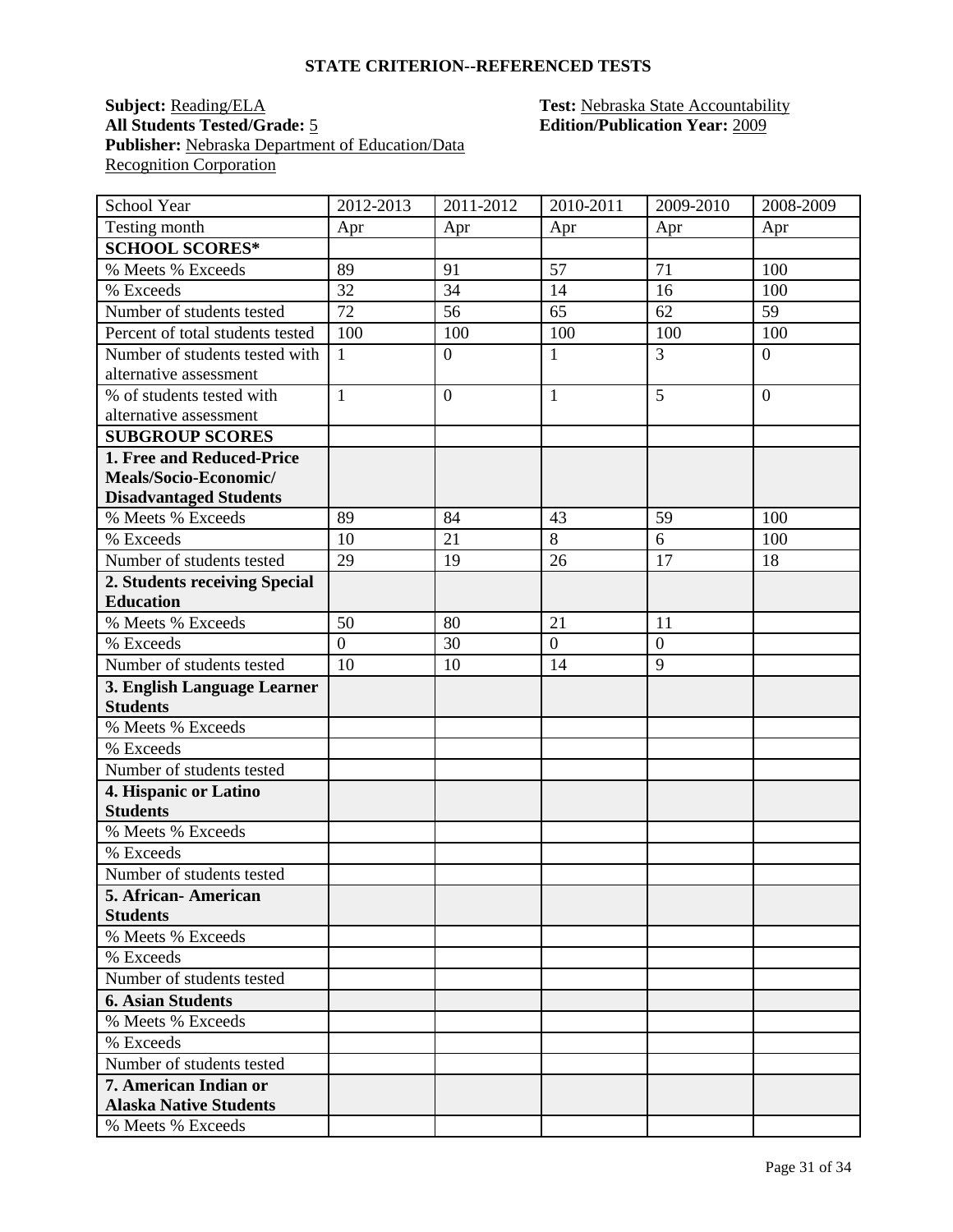| % Exceeds                                                       |    |    |    |    |     |
|-----------------------------------------------------------------|----|----|----|----|-----|
| Number of students tested                                       |    |    |    |    |     |
| 8. Native Hawaiian or other<br><b>Pacific Islander Students</b> |    |    |    |    |     |
| % Meets % Exceeds                                               |    |    |    |    |     |
| % Exceeds                                                       |    |    |    |    |     |
| Number of students tested                                       |    |    |    |    |     |
| 9. White Students                                               |    |    |    |    |     |
| % Meets % Exceeds                                               | 92 | 97 | 63 | 81 | 100 |
| % Exceeds                                                       | 36 | 34 | 18 | 23 | 100 |
| Number of students tested                                       | 59 | 38 | 49 | 40 | 49  |
| 10. Two or More Races<br>identified Students                    |    |    |    |    |     |
| % Meets % Exceeds                                               |    |    |    |    |     |
| % Exceeds                                                       |    |    |    |    |     |
| Number of students tested                                       |    |    |    |    |     |
| 11. Other 1: Other 1                                            |    |    |    |    |     |
| % Meets % Exceeds                                               |    |    |    |    |     |
| % Exceeds                                                       |    |    |    |    |     |
| Number of students tested                                       |    |    |    |    |     |
| 12. Other 2: Other 2                                            |    |    |    |    |     |
| % Meets % Exceeds                                               |    |    |    |    |     |
| % Exceeds                                                       |    |    |    |    |     |
| Number of students tested                                       |    |    |    |    |     |
| 13. Other 3: Other 3                                            |    |    |    |    |     |
| % Meets % Exceeds                                               |    |    |    |    |     |
| % Exceeds                                                       |    |    |    |    |     |
| Number of students tested                                       |    |    |    |    |     |

In 2009-2010, the state standards in reading were revised, which led to the need for a NeSA reading test. This was the first year that all schools across the state were required to take the same tests in grades 3-8 and 11. The math standards were revised in 2010-2011. This assessment system replaced Nebraska's Schoolbased Teacher-led assessment and Reporting System (STARS), where all schools created their own common district assessments. A new baseline for reading was established in 2009-2010, so comparisons to previous student achievement data comparisons would not be appropriate. The new baseline for math was 2010- 2011.

The Papillion-La Vista School District (PLSD) prides itself in inclusive practices that attract children with the most significant cognitive disabilities. Unlike any other district in the metropolitan Omaha area, all students in PLSD attend their neighborhood school from grade Kindergarten through twelve. As stated, this opportunity is not available for them in any other district in the metropolitan area as all surrounding districts choose to serve certain students in cluster sites. As a result, the 1% limit was exceeded (>2% Blue Ribbon guideline).

In 2008-2009, Special Education data was not available (masked) on the State of the Schools Report.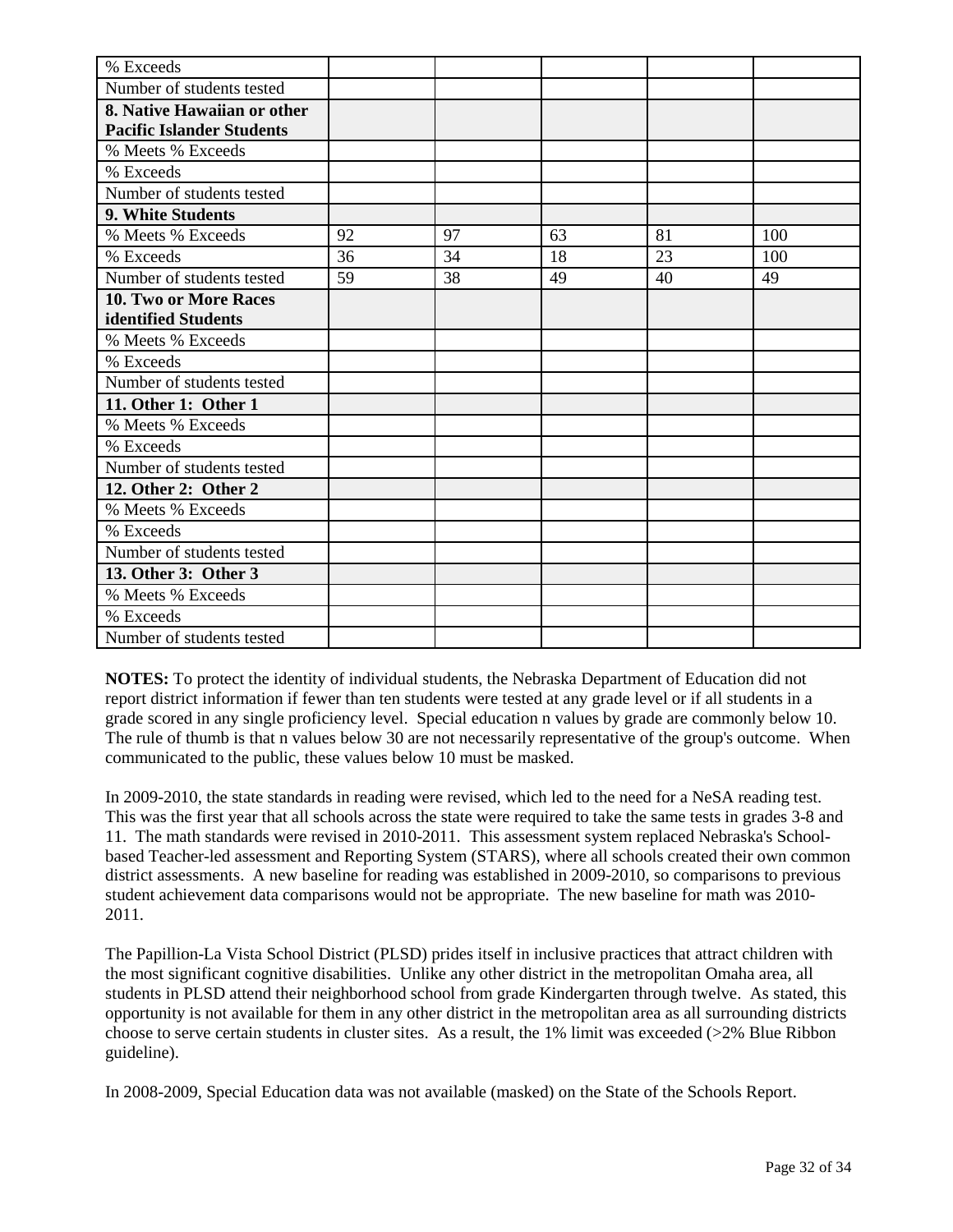#### **Subject: Reading/ELA Test: Nebraska State Accountability** All Students Tested/Grade: <u>6</u> **Edition/Publication Year:** 2009 **Publisher:** Nebraska Department of Education/Data **Recognition Corporation**

| School Year                                                   | 2012-2013        | 2011-2012      | 2010-2011      | 2009-2010      | 2008-2009      |
|---------------------------------------------------------------|------------------|----------------|----------------|----------------|----------------|
| Testing month                                                 | Apr              | Apr            | Apr            | Apr            | Apr            |
| <b>SCHOOL SCORES*</b>                                         |                  |                |                |                |                |
| % Meets % Exceeds                                             | 90               | 78             | 70             | 76             | 100            |
| % Exceeds                                                     | 30               | 30             | 16             | 30             | 100            |
| Number of students tested                                     | 53               | 66             | 61             | 54             | 56             |
| Percent of total students tested                              | 100              | 100            | 100            | 100            | 100            |
| Number of students tested with<br>alternative assessment      | $\boldsymbol{0}$ | $\mathbf{1}$   | $\overline{3}$ | $\mathbf{1}$   | $\overline{0}$ |
| % of students tested with                                     | $\overline{0}$   | $\overline{2}$ | 5              | $\overline{2}$ | $\overline{0}$ |
| alternative assessment                                        |                  |                |                |                |                |
| <b>SUBGROUP SCORES</b><br>1. Free and Reduced-Price           |                  |                |                |                |                |
| Meals/Socio-Economic/                                         |                  |                |                |                |                |
| <b>Disadvantaged Students</b>                                 |                  |                |                |                |                |
| % Meets % Exceeds                                             | 79               | 77             | 75             | 68             | 100            |
| % Exceeds                                                     | $\overline{5}$   | 27             | 10             | 26             | 100            |
| Number of students tested                                     | 19               | 22             | 20             | 19             | 22             |
| 2. Students receiving Special                                 |                  |                |                |                |                |
| <b>Education</b>                                              |                  |                |                |                |                |
| % Meets % Exceeds                                             | 76               | 30             | 27             | 50             |                |
| % Exceeds                                                     | 13               | 10             | 9              | 50             |                |
| Number of students tested                                     | $\overline{8}$   | 10             | 11             | $\overline{4}$ |                |
| 3. English Language Learner                                   |                  |                |                |                |                |
| <b>Students</b>                                               |                  |                |                |                |                |
| % Meets % Exceeds                                             |                  |                |                |                |                |
| % Exceeds                                                     |                  |                |                |                |                |
| Number of students tested                                     |                  |                |                |                |                |
| 4. Hispanic or Latino                                         |                  |                |                |                |                |
| <b>Students</b>                                               |                  |                |                |                |                |
| % Meets % Exceeds                                             |                  |                |                |                |                |
| % Exceeds                                                     |                  |                |                |                |                |
| Number of students tested                                     |                  |                |                |                |                |
| 5. African-American                                           |                  |                |                |                |                |
| <b>Students</b>                                               |                  |                |                |                |                |
| % Meets % Exceeds                                             |                  |                |                |                |                |
| % Exceeds                                                     |                  |                |                |                |                |
| Number of students tested                                     |                  |                |                |                |                |
| <b>6. Asian Students</b>                                      |                  |                |                |                |                |
| % Meets % Exceeds                                             |                  |                |                |                |                |
| % Exceeds                                                     |                  |                |                |                |                |
| Number of students tested                                     |                  |                |                |                |                |
| <b>7. American Indian or</b><br><b>Alaska Native Students</b> |                  |                |                |                |                |
| % Meets % Exceeds                                             |                  |                |                |                |                |
|                                                               |                  |                |                |                |                |